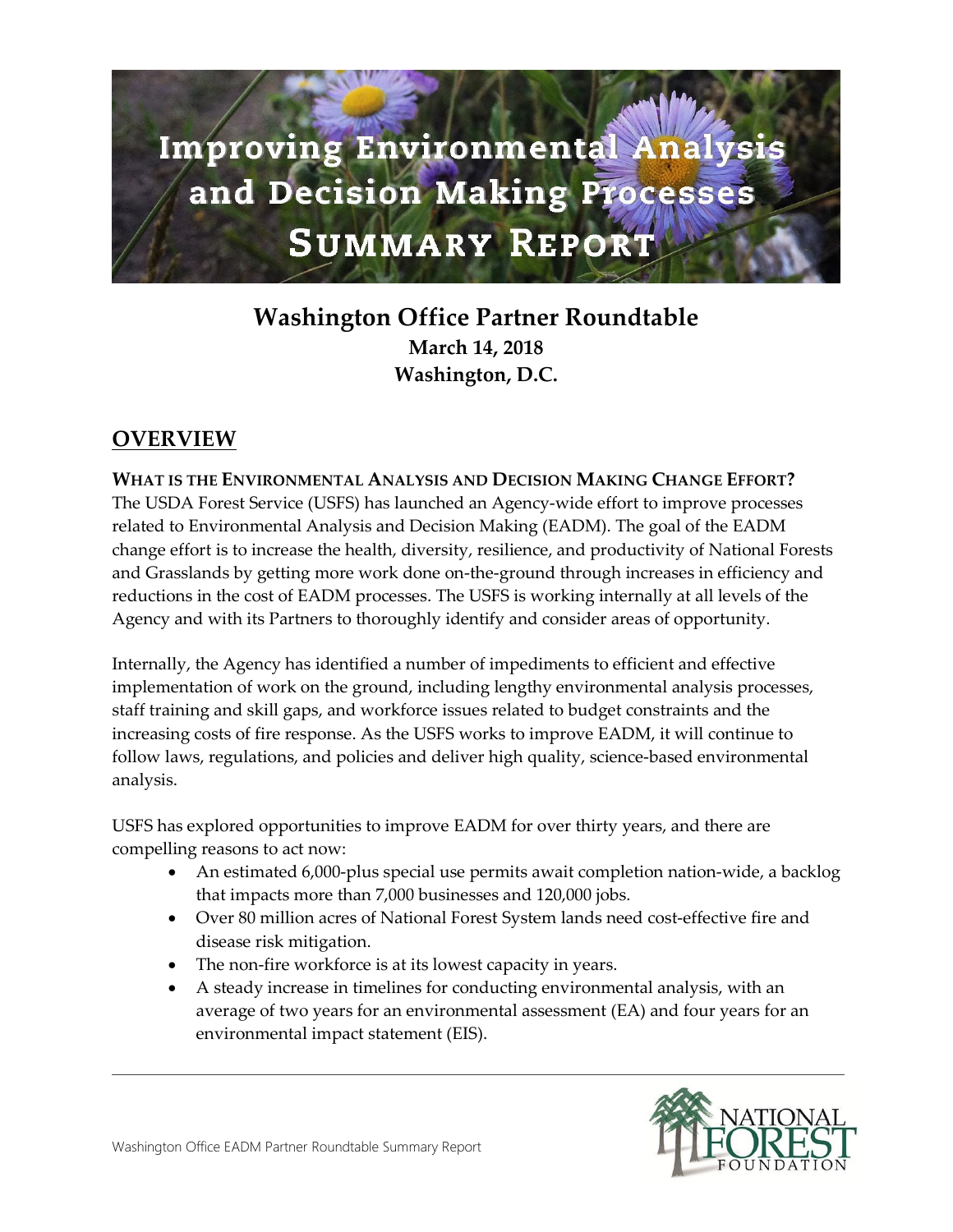The USFS aims to decrease cost and increase the efficiency of EADM processes by 20% by 2019. In working toward this goal, actions may include:

- Training Agency subject-matter experts on contemporary approaches to implementing the National Environmental Policy Act (NEPA) and other environmental laws.
- Reforming compliance policies under NEPA and other laws by expanding use of categorical exclusions (CEs), capitalizing on process efficiencies, and enhancing coordination with other agencies.
- Standardizing approaches and electronic templates for CEs, EAs, and administrative records.

Leaders at all levels of the USFS are fully engaged in this effort and challenging USFS employees to be creative, design new ways to advance the USFS mission and embrace change while maintaining science-based, high-quality analysis that reflects USFS land management responsibilities. To this end, employees were recruited from all USFS levels to form EADM Cadres that are tasked with developing and implementing change efforts in each local USFS unit; within USFS regions, stations, and areas; and at USFS headquarters. The USFS is creating multiple collective learning opportunities to tap into the Cadres' knowledge, expertise, innovative ideas, and networks in support of these changes.

#### **REGIONAL PARTNER ROUNDTABLES**

 $\overline{\phantom{a}}$ 

Within the EADM change effort, USFS leadership recognized that partners and the public can offer perspectives and lessons that complement the Agency's internal experiences—leading to greater creativity, cost-savings and capture of talent/capacity. To support this recognition, the USFS asked the National Forest Foundation (NFF) to assist in hosting ten EADM Regional Partner Roundtables



across the country in February and March 2018 (see Appendix A for the schedule) with the objective of collecting diverse partner feedback to inform EADM processes on local, regional and national scales.<sup>1</sup> The NFF and USFS worked closely together to plan, coordinate, and facilitate these Roundtables. The NFF was charged with preparing a summary report for each Roundtable as well as one national report that synthesizes themes emerging from partner input at all of the Roundtables. These reports summarize partner-identified challenges and barriers, desired outcomes, and strategies and solutions for effective and efficient EADM processes.

<sup>&</sup>lt;sup>1</sup> The National Forest Foundation (NFF) is a Congressionally chartered nonprofit organization dedicated to conserving and restoring National Forests & Grasslands, and supporting Americans in their enjoyment and stewardship of those lands. NFF is non-advocacy and non-partisan, and serves as a neutral convener and facilitator of collaborative groups engaging with Forest Service and also works with local nonprofits and contractors to implement conservation and restoration projects. To learn more, go t[o www.nationalforests.org.](http://www.nationalforests.org/)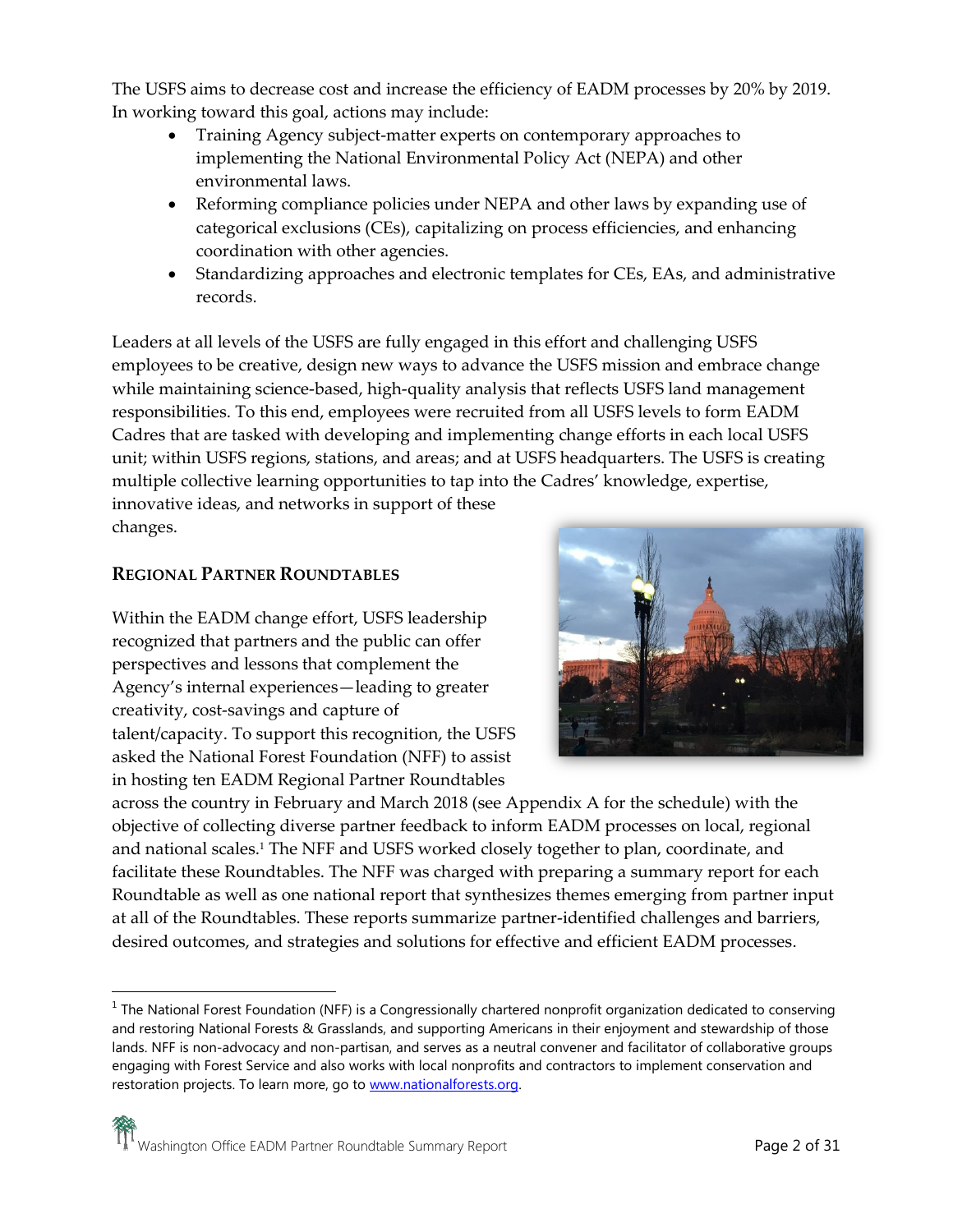The specific purposes of the Regional Partner Roundtables were to:

- Share why changes are important for achieving the USDA Forest Service's mission
- Identify, discuss, and capture partner perceptions on barriers and solutions
- Explore what roles partners can play moving forward
- Support dialogue to strengthen relationships between partners and the USDA Forest Service
- Explain how partner inputs will be incorporated from the Roundtables and from participation in the formal rulemaking process.

The Roundtables are a major piece of USFS strategy to integrate the public and partners into its EADM effort. The Agency invited representatives of highly-engaged partner organizations, Tribes, governmental entities and the business community to participate in the Roundtables. USFS also requested formal comments from all members of the public in response to an Advanced Notice of Proposed Rulemaking (ANPR) in January 2018 regarding the National Environmental Policy Act, and is working toward issuing a proposed rule in the summer of 2018 for additional comment. The USFS may choose to issue additional ANPRs or draft rules on other aspects of EADM as a result of the EADM change effort.

This report is a summary of activities and themes emerging from the **Washington Office EADM Partner Roundtable**, held in Washington, D.C. on March 14, 2018.

## **ROUNDTABLE MEETING DESIGN**

The USFS and the NFF hosted the EADM Washington Office Roundtable at the U.S. Department of Agriculture's Yates Building. The Washington Office (WO) developed an invitation list of partners that regularly engage with the USFS in project design; comment formally and informally on policy, process, and projects; and/or bring a depth of understanding about the laws, rules, and regulations under which the USFS operates. The WO sent out 70 invitations, and 30 Partners participated. Please refer to Appendix B for a full list of participants.

Roundtable design included context-setting presentations [\(click here for presentation,](https://www.nationalforests.org/assets/pdfs/Washington-Office-EADM-Roundtable-PowerPoint.pdf) question

and answer sessions, and multiple small group discussion opportunities. Presentations were delivered by Victoria Christiansen, Interim Chief, and Chris French, Associate Deputy Chief for the National Forest System. Subject matter experts from various WO-EADM Cadres (National Forest System, State & Private Forestry, and Business Operations), were also present throughout the Roundtable to respond to questions and provide greater context to the overall change effort.

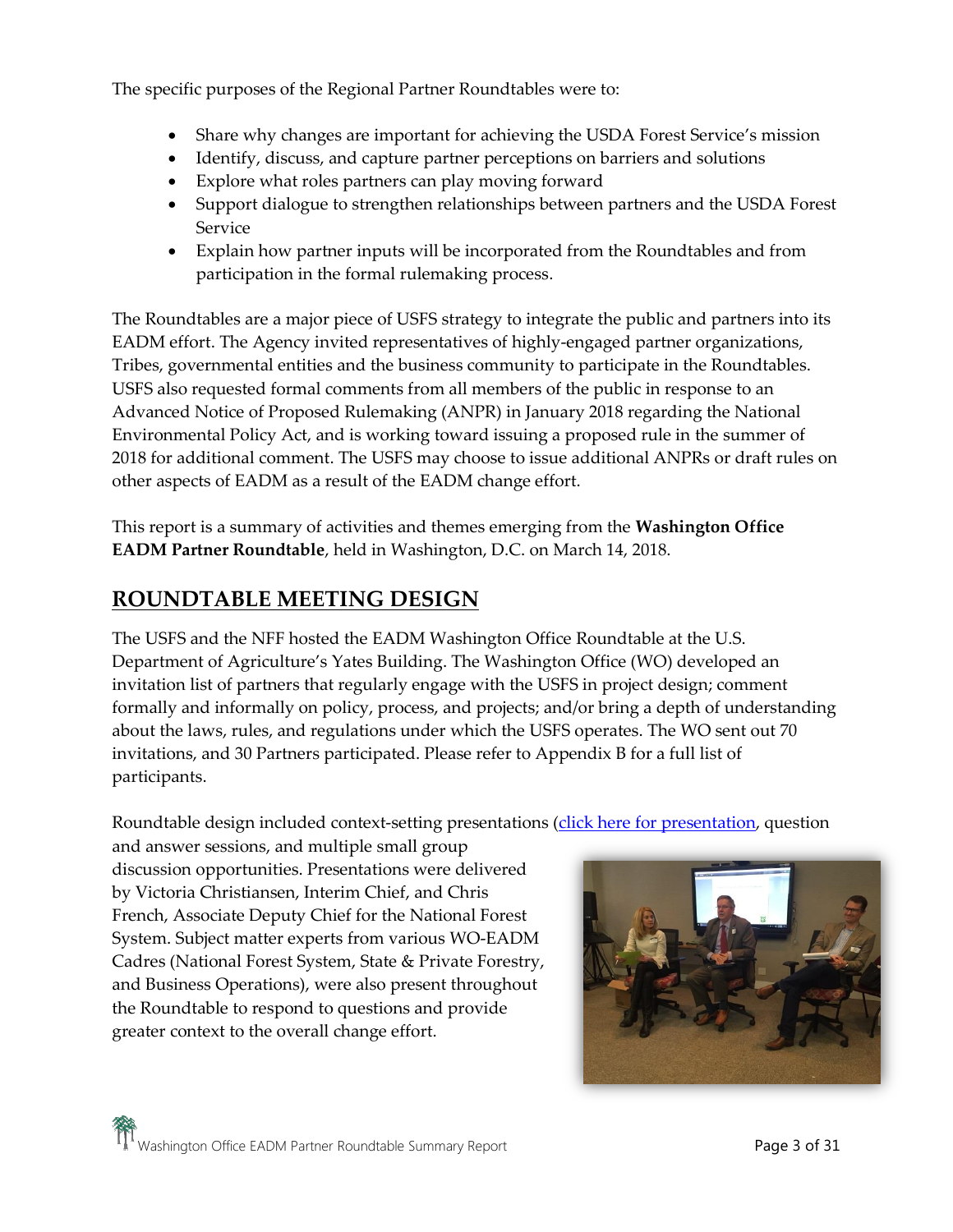The WO had invited several partners to provide some perspectives on EADM challenges and opportunities, and how EADM issues affect their abilities to partner effectively with the USFS. The aim was to prompt active Roundtable participant discussion and to queue up topics for small-group discussions. The panel, moderated by Chris French, consisted of:

- **Geraldine Link**, Director of Public Policy, National Ski Areas Association
- **Bill Imbergamo**, Executive Director, Federal Forest Resource Coalition
- **Peter Nelson**, Director of Federal Lands Program, Defenders of Wildlife

Panelists responded to the following questions (and their responses are captured in the thematic tables below):

- *1) What do you see as opportunities to make EADM more effective?*
- *2) What specific actions would you take in the next 100 days to improve EADM?*
- *3) As a partner, how do you want to be a part of making the change?*
- *4) What do you think our agency's blind spots are to doing this work well?*

#### **Small Group Discussions** – Five breakout topics focused small group discussions:

- **Training and Staff Capacity**: *How can we prepare or equip USFS staff to conduct EADM in ways that enable them to care for the land and serve people more effectively?*
- **Policy**: *How can the USFS reform its policies to improve implementation of the National Environmental Policy Act (NEPA) and other environmental laws?*
- **Research and Science**: *Are there better ways we can utilize research and science to help us assess and improve EADM?*
- **Engagement and Partnerships**: *How can your organization help lead this change with the USFS? How can the USFS partner with you better?*
- **Culture Change**: *How can the USFS work to improve the culture that drives us? This includes building a safe and rewarding workplace for everyone, strengthening the way we develop and implement projects, how we incorporate innovation, and how we work with tribes, partners, and the American people to identify new and better ways to perform work.*

The participants self-selected which topical discussions to join, focusing on barriers to effective and efficient EADM, evidence of the challenges (using resource value and place-based examples), and desired outcomes.

In the second breakout session, the small group discussions focused on generating solutions to EADM challenges (strategies, tools, roles and feasibility) and how the USFS and partners could work together to follow through on ideas. Each small group selected a participant to report discussion points in a fast-paced solution-sharing session.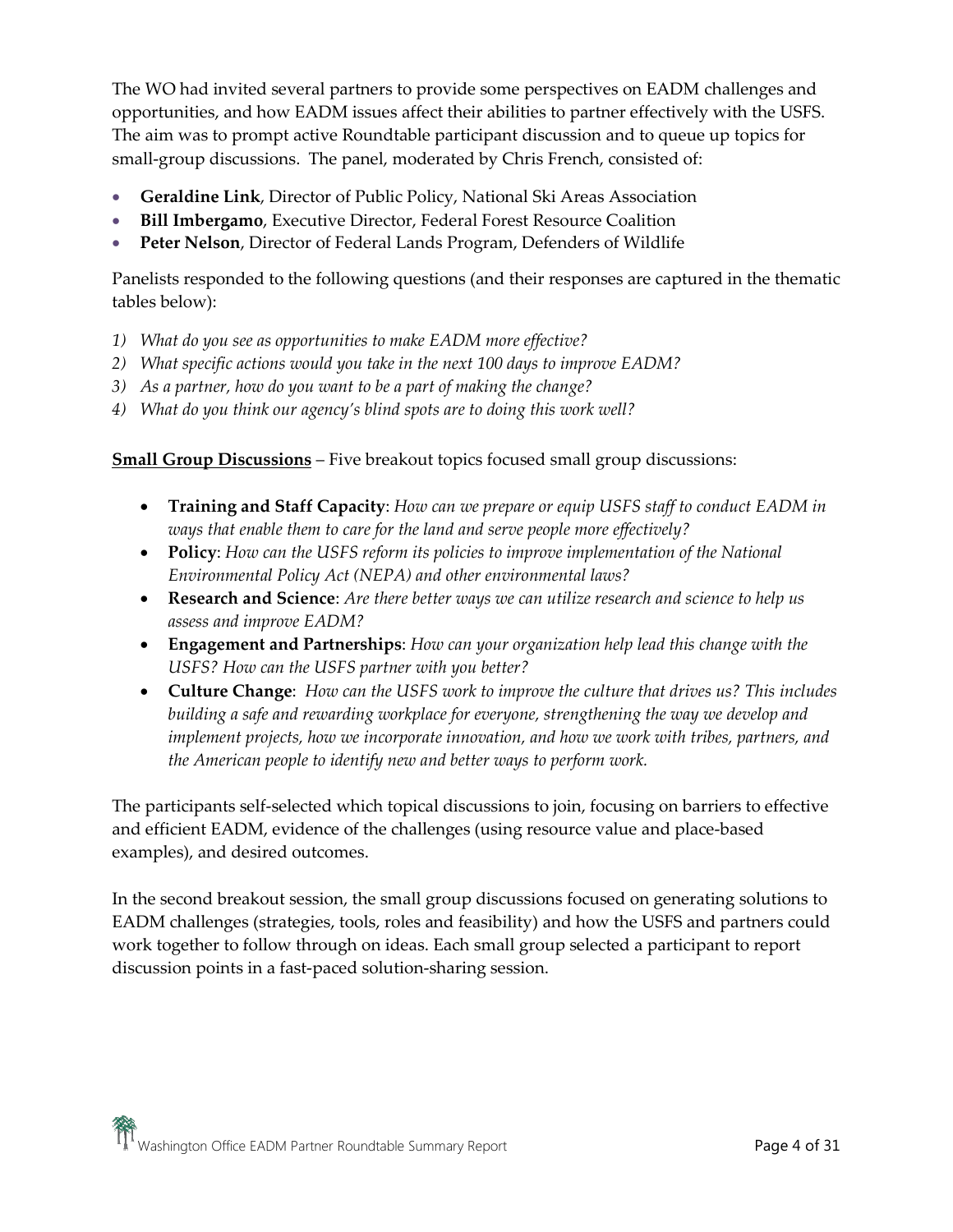# **WHAT PARTNERS SHARED: THEMATIC TABLES OF EADM CHALLENGES AND SOLUTIONS**

Ideas captured throughout the day from the main sessions and small group discussions are organized below by eight themes. <sup>2</sup> These are presented in the tables below: (A) USFS Culture; (B) USFS Personnel Policies and Staffing Decisions; (C) USFS Staff Capacity and Resources; (D) Collaboration and Partnerships; (E) Analysis Documents and Specialist Reports; (F) Tribal and Interagency Consultation; (G) Scale Issues in Environmental Assessment and Decision Making; and (H) Research and Science. 3

Please see Appendix D for a list of acronyms.

 $\overline{\phantom{a}}$ 

 $2$  The NFF organized information that emerged from all ten of the regional roundtables into major themes and the reports use a similar structure for easy comparison. The themes included in each report respond to the partner discussion at that particular roundtable.

 $3$ Please note that blanks or incomplete information in the table mean that no ideas were mentioned for that heading during the Roundtable.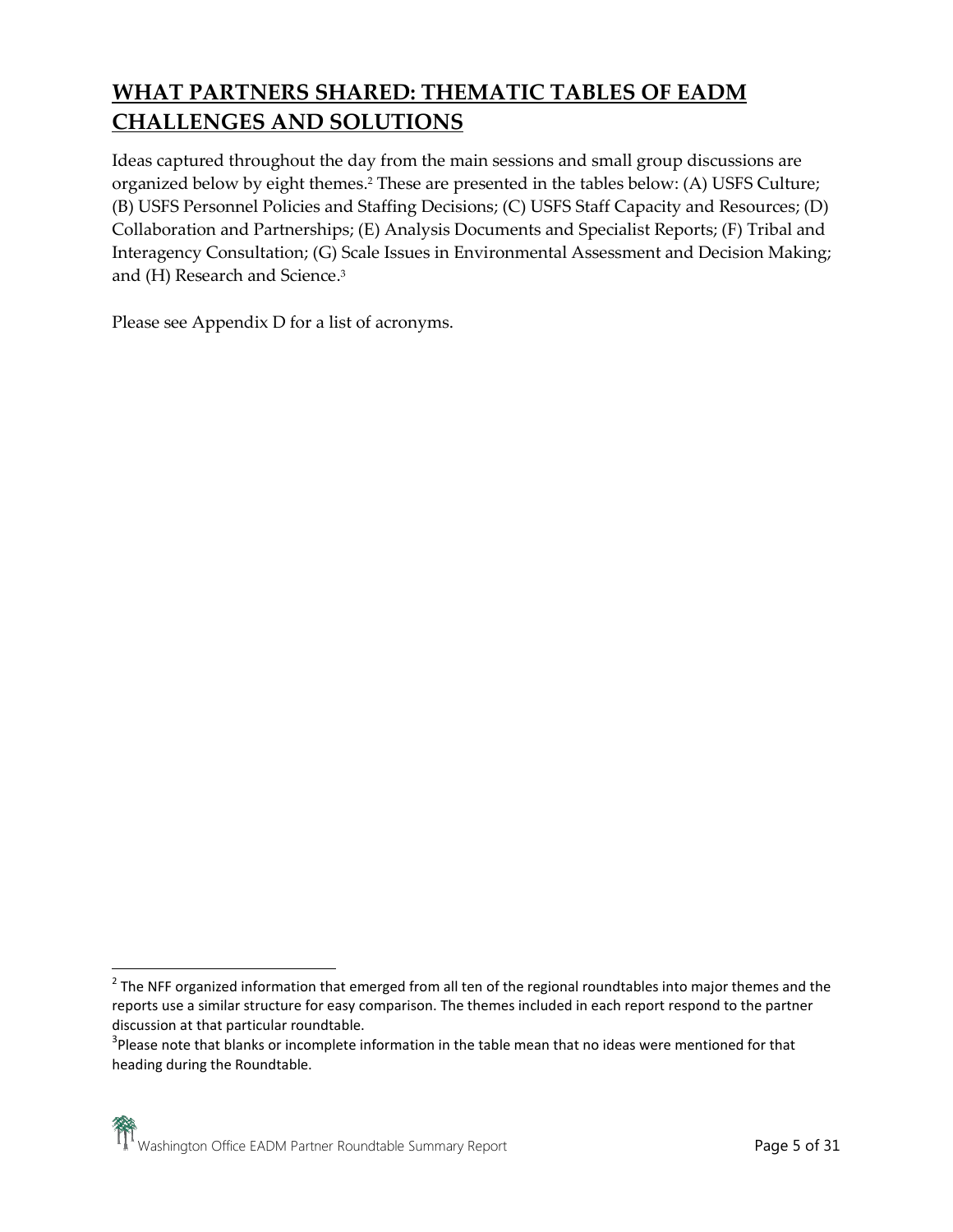## **A. USFS CULTURE**

The USFS was established in 1905 and since that time has developed cultural norms that guide how the Agency operates and how it relates with its public. The history of remote District Ranger outposts has led to persistent autonomy at the district and forest levels despite changes in technology and current national directives. Both USFS leadership and partners spoke to an inconsistency in practice across the country. Partners described frustration with a lack of communication from the Agency regarding decisions, and a desire to see innovation, risktaking and effective risk management rewarded and encouraged.

|                 | <b>CULTURAL CHALLENGES</b> |                          | <b>CULTURAL SOLUTIONS</b> |                     |
|-----------------|----------------------------|--------------------------|---------------------------|---------------------|
|                 |                            | <b>DESIRED</b>           |                           | Tools and           |
| <b>Barriers</b> | Evidence                   | <b>OUTCOMES</b>          | <b>Strategies</b>         | Needed              |
|                 |                            |                          |                           | <b>Resources</b>    |
| Cultural        | Focus on timber            | USFS is focused          | Find ways to              | Tools:              |
| shift away      | management,                | more on outcomes         | recognize that            | Economic            |
| from            | with sales down            | and outputs than         | commercial entities       | indicators of the   |
| partnerships    | because of trying          | process.                 | are doing                 | recreation value    |
| toward          | to protect the             |                          | something of value        | of NFs in           |
| oversight,      | forests from "bad          |                          | to National Forests       | comparison          |
| regulation      | actors" (i.e.              |                          | (NFs), i.e.               | with other uses;    |
| and             | timber theft).             |                          | encouraging the           | analysis of         |
| compliance.     |                            |                          | public to access and      | revenue from        |
|                 | Some in the ski            |                          | value NFs for             | recreation fees.    |
|                 | industry now               |                          | recreation                |                     |
|                 | view USFS as               |                          | opportunities.            |                     |
|                 | "regulators."              |                          | Prioritize recreation     |                     |
|                 |                            |                          | among forest uses,        |                     |
|                 |                            |                          | relying on                |                     |
|                 |                            |                          | economic data to          |                     |
|                 |                            |                          | support                   |                     |
|                 |                            |                          | conclusions.              |                     |
| Risk-averse     | "Can Do" cultural          | <b>USFS</b> staff boldly | Provide staff with        | Tool: USFS          |
| culture.        | shift toward fear          | innovating to            | leadership support        | Chief meeting       |
|                 | of "bad actors"            | generate greater         | so staff are not          | with all line       |
|                 | and "litigation            | efficiencies.            | punished for taking       | officers.           |
|                 | threat."                   |                          | strategically-sound       |                     |
|                 |                            |                          | risks.                    | Resources:          |
|                 |                            |                          | Trust partners and        | <b>Travel</b> funds |
|                 |                            |                          | reduce fear of            | and time.           |
|                 |                            |                          | appearing to favor        |                     |
|                 |                            |                          | one over another.         |                     |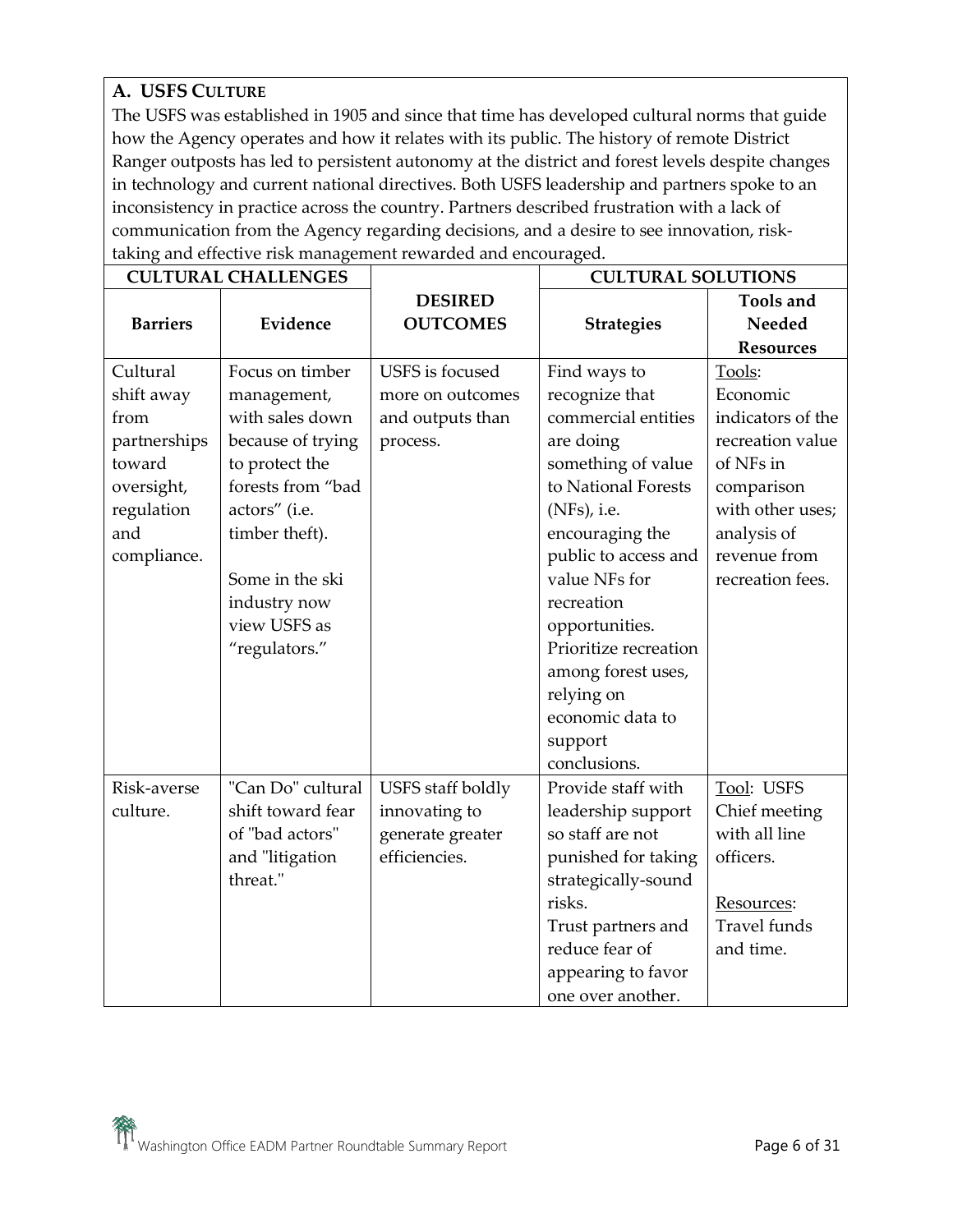| <b>CONTINUED   USFS CULTURE</b>                                                                                    |                                                                                                                                                                                                       |                                                                                                                                                                                 |                                                                                                         |                                                             |
|--------------------------------------------------------------------------------------------------------------------|-------------------------------------------------------------------------------------------------------------------------------------------------------------------------------------------------------|---------------------------------------------------------------------------------------------------------------------------------------------------------------------------------|---------------------------------------------------------------------------------------------------------|-------------------------------------------------------------|
|                                                                                                                    | <b>CULTURAL CHALLENGES</b>                                                                                                                                                                            |                                                                                                                                                                                 | <b>CULTURAL SOLUTIONS</b>                                                                               |                                                             |
| <b>Barriers</b>                                                                                                    | Evidence                                                                                                                                                                                              | <b>DESIRED</b><br><b>OUTCOMES</b>                                                                                                                                               | <b>Strategies</b>                                                                                       | <b>Tools and</b><br>Needed<br><b>Resources</b>              |
| Inability to<br>regulate<br>behavior<br>change.<br>Cultural<br>change is<br>difficult and<br>takes a long<br>time. | Attempts to<br>regulate<br>employee<br>behavior have<br>varying degrees<br>of impact.                                                                                                                 | <b>USFS NEPA policy</b><br>emanates from a<br>place with the most<br>"teeth."                                                                                                   | Analyze the<br>appropriate<br>place for USFS<br>NEPA policy:<br>the CFR or USFS<br>Directive<br>System. | Tools: CFR or<br><b>Forest Service</b><br>Directive System. |
| New EADM<br>authorities<br>seen as<br>requiring<br>new<br>partners.                                                | Industry having<br>to wait for "buy-<br>in" from a certain<br>non-profit before<br>receiving a<br>stewardship<br>contract.                                                                            | Existing/regular<br>partners valued as<br>"customers" of USFS<br>EADM, along with<br>partners that join<br>collaborative<br>opportunities as a<br>result of new<br>authorities. |                                                                                                         |                                                             |
| Leadership<br>change is a<br>part of<br>cultural<br>change.                                                        | Fake policy, e.g.<br>"USFS policy is to<br>only have two<br>CEs per year on<br>each district,"<br>which is not true;<br>the number of<br>CEs is a result of<br>limits on what the<br>district can do. |                                                                                                                                                                                 | Give line officers<br>enough<br>authority to act.                                                       |                                                             |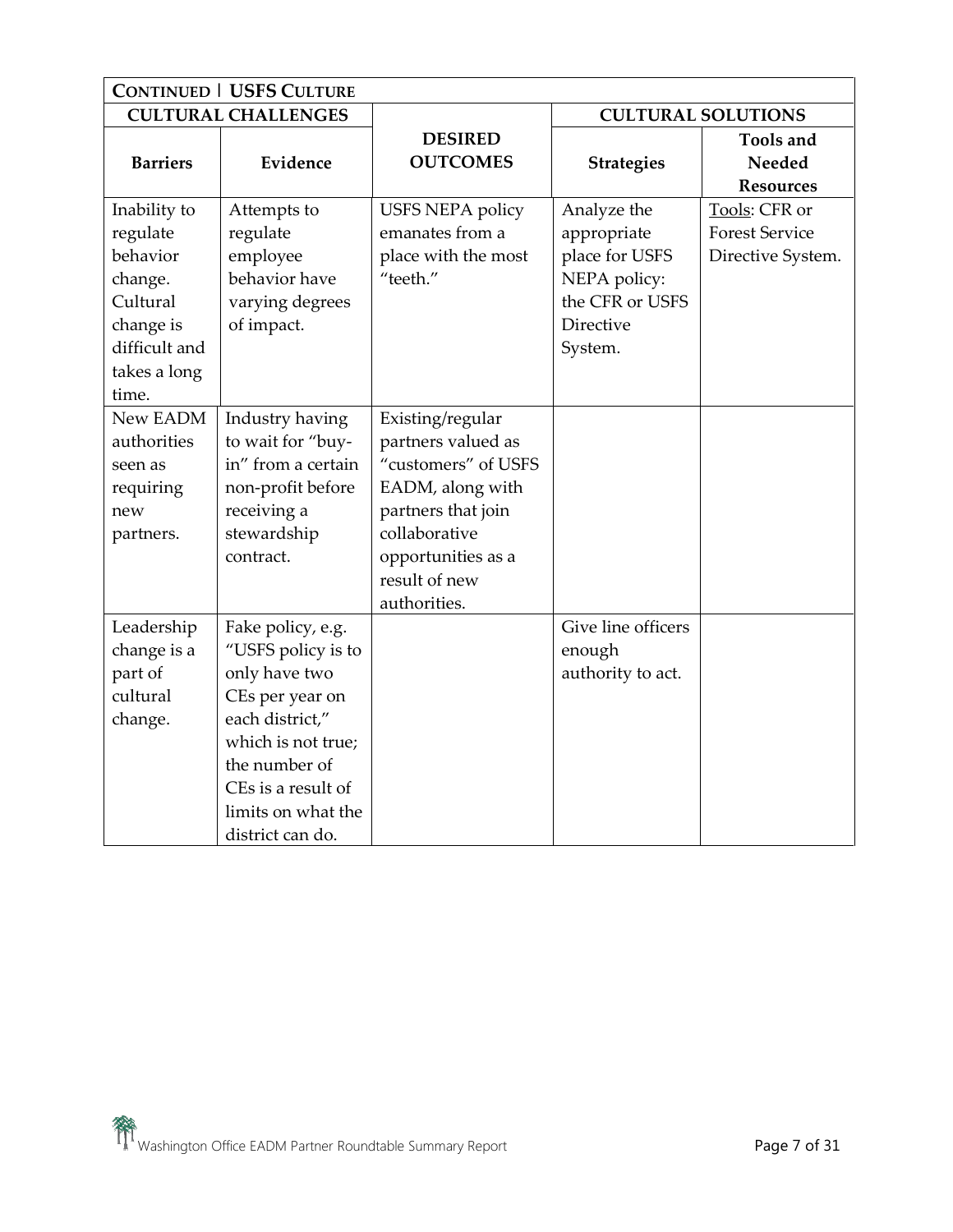| <b>CONTINUED   USFS CULTURE</b> |                           |                                   |                           |                  |
|---------------------------------|---------------------------|-----------------------------------|---------------------------|------------------|
| <b>CULTURAL CHALLENGES</b>      |                           |                                   | <b>CULTURAL SOLUTIONS</b> |                  |
| <b>Barriers</b>                 | Evidence                  | <b>DESIRED</b><br><b>OUTCOMES</b> |                           | Tools & Needed   |
|                                 |                           |                                   | <b>Strategies</b>         | <b>Resources</b> |
| Structural                      | <b>Centralizing Human</b> |                                   |                           |                  |
| problem of                      | Resources. AQM            |                                   |                           |                  |
| stove-piping                    | allowed to develop        |                                   |                           |                  |
| program                         | own culture.              |                                   |                           |                  |
| areas,                          | LEI and FAM have          |                                   |                           |                  |
| fracturing                      | developed                 |                                   |                           |                  |
| the agency's                    | "brotherhoods." LEI       |                                   |                           |                  |
| "one Forest                     | self-dispatches with      |                                   |                           |                  |
| Service"                        | no coordination with      |                                   |                           |                  |
| ethic.                          | the Line Officer, e.g.    |                                   |                           |                  |
|                                 | in trying to address      |                                   |                           |                  |
|                                 | timber theft.             |                                   |                           |                  |
| Internal                        | Sexual harassment         |                                   | Determine                 |                  |
| workforce                       | within USFS               |                                   | if/how fire               |                  |
| environment                     | workforce is              |                                   | culture and               |                  |
| has allowed                     | particularly evident      |                                   | conditions are            |                  |
| for sexual                      | among fire staff.         |                                   | different from            |                  |
| harassment.                     |                           |                                   | other USFS                |                  |
|                                 |                           |                                   | program areas.            |                  |
|                                 |                           |                                   | Has moving                |                  |
|                                 |                           |                                   | FAM from the              |                  |
|                                 |                           |                                   | National Forest           |                  |
|                                 |                           |                                   | System to State &         |                  |
|                                 |                           |                                   | Private Forestry          |                  |
|                                 |                           |                                   | had the effect of         |                  |
|                                 |                           |                                   | allowing FAM to           |                  |
|                                 |                           |                                   | develop its own           |                  |
|                                 |                           |                                   | "brotherhood"             |                  |
|                                 |                           |                                   | culture?                  |                  |
| USDA's                          | USFS used to roll         | Field staff are                   | Consider the              |                  |
| departmental                    | along even with           | constrained by a                  | effect that this          |                  |
| oversight is                    | political changes.        | fear of saying the                | "wait and see"            |                  |
| unfolding a                     | Budget concerns.          | wrong thing                       | attitude is having        |                  |
| "wait and                       | Lack of a permanent       | ("cautious                        | on partners.              |                  |
| see" attitude;                  | <b>USDA</b>               | culture" is                       | Prepare for               |                  |
| lack of                         | Undersecretary for        | evolving).                        | <b>EADM</b> reform        |                  |
| communicati                     | Natural Resources &       |                                   | after the next            |                  |
| on with                         | the Environment.          |                                   | election.                 |                  |
| partners.                       |                           |                                   |                           |                  |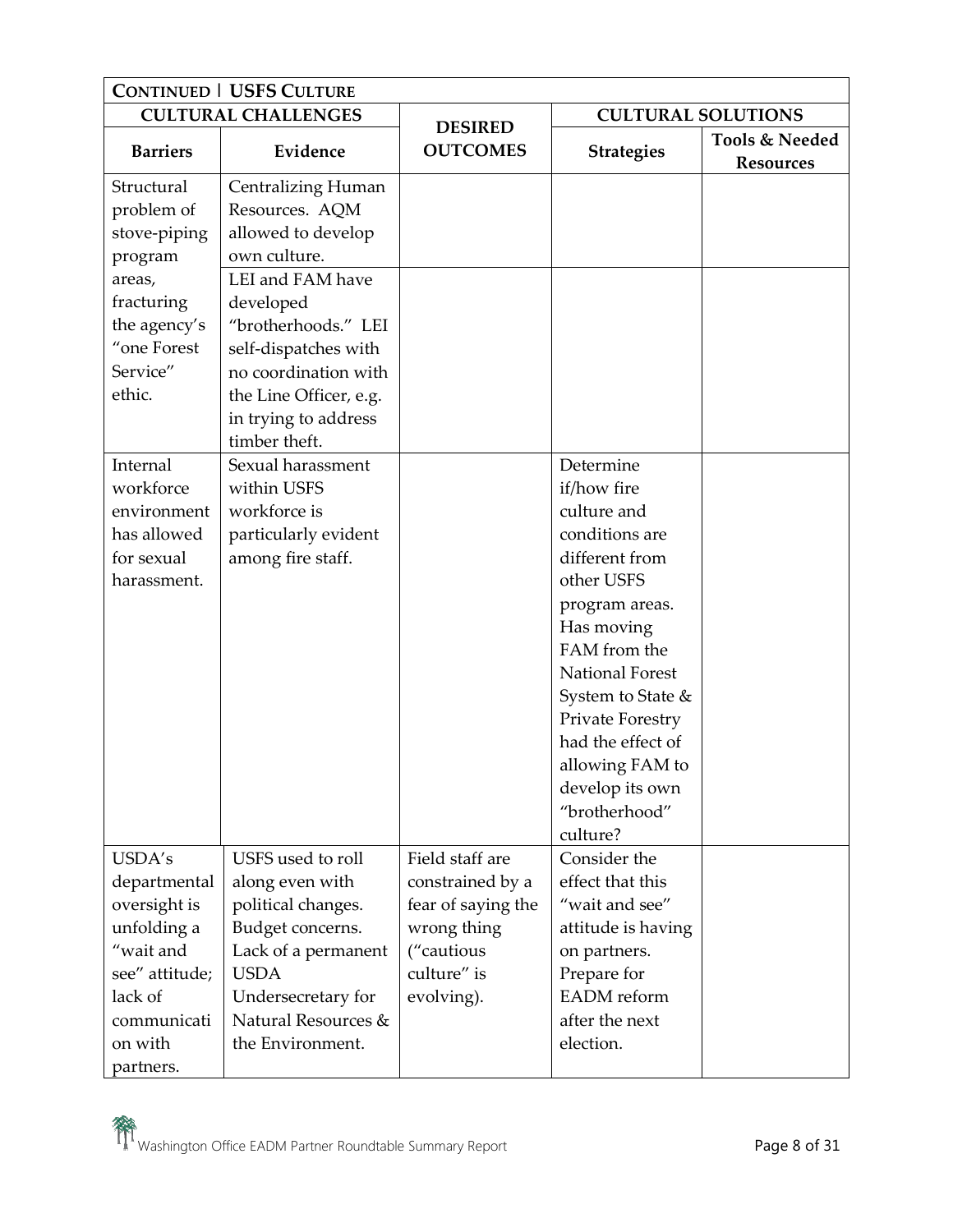## **B. USFS PERSONNEL POLICIES AND STAFFING DECISIONS**

The USFS has a long history of encouraging employees to change positions and move frequently to gain breadth and depth of experience, and to move up in responsibility. Aims of this policy include adequately preparing USFS employees to advance professionally; ensuring employees are able to make unbiased and professional decisions in managing public lands; and enhanced consistency and shared culture across the agency. While moving employees to different units can support a transfer of good practices and new ideas, it also means that employees are in a frequent learning curve to understand the relevant forest conditions, ecological systems, and community interests and dynamics. Often local relationships become fractured and have to be rebuilt, taking time and efficiency from EADM processes and frustrating local partners.

| <b>PERSONNEL POLICIES &amp;</b> |                 |                                   | <b>PERSONNEL POLICIES &amp;</b> |                                         |
|---------------------------------|-----------------|-----------------------------------|---------------------------------|-----------------------------------------|
| <b>STAFFING CHALLENGES</b>      |                 |                                   | <b>STAFFING SOLUTIONS</b>       |                                         |
| <b>Barriers</b>                 | Evidence        | <b>DESIRED</b><br><b>OUTCOMES</b> | <b>Strategies</b>               | Tools and<br>Needed<br><b>Resources</b> |
| <b>USFS</b> staff               | While a Forest  |                                   | Incentivize tenure to           | Tools: New staff                        |
| turnover and                    | Plan was        |                                   | produce consistency             | orientations                            |
| "move on to                     | being           |                                   | in EADM,                        | (focused on                             |
| move up"                        | developed, the  |                                   | particularly at the             | increasing                              |
| mentality                       | Forest          |                                   | Forest level.                   | morale).                                |
| increases                       | Supervisor      |                                   | Promote in place.               | Resources: Cost                         |
| velocity of staff               | was promoted    |                                   | Manage the timing               | savings with less                       |
| turnover.                       | to another      |                                   | of moves. Provide               | relocation and                          |
|                                 | position; the   |                                   | short-term                      | training of                             |
|                                 | plan was        |                                   | assignments.                    | replacements.                           |
|                                 | dropped.        |                                   |                                 | Mentors.                                |
| Personnel in                    | Document        |                                   |                                 |                                         |
| acting positions                | inconsistencies |                                   |                                 |                                         |
| lack the skill set              | emanating       |                                   |                                 |                                         |
| necessary to                    | from forests.   |                                   |                                 |                                         |
| conduct EADM.                   |                 |                                   |                                 |                                         |
| Inadequate or                   | Lack of NEPA    | Monitoring                        | Rework field                    | Tool: Data used                         |
| missing NEPA                    | compliance      | demonstrates                      | staffing to include             | to justify                              |
| compliance                      | staff (unlike   | that USFS is                      | monitoring                      | FONSIs.                                 |
| monitoring.                     | BLM, which      | implementing                      | compliance. Make                |                                         |
|                                 | staffs this     | the mitigations                   | sure that the right             |                                         |
|                                 | position).      | prescribed by                     | specialists have                |                                         |
|                                 |                 | EADM.                             | monitoring data.                |                                         |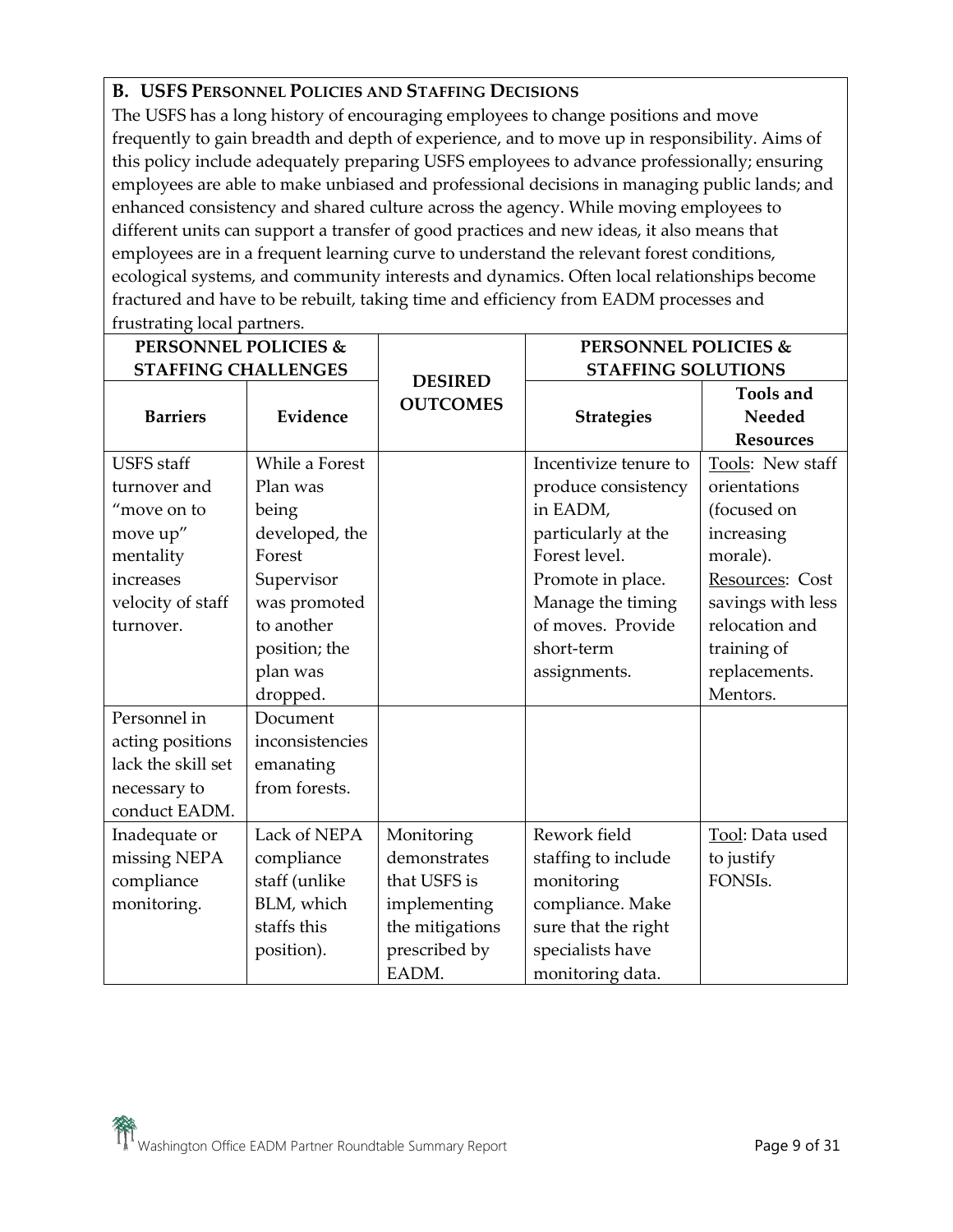| <b>CONTINUED   PERSONNEL POLICIES AND STAFFING DECISIONS</b> |                                 |                                   |                                 |                            |
|--------------------------------------------------------------|---------------------------------|-----------------------------------|---------------------------------|----------------------------|
|                                                              | <b>PERSONNEL POLICIES &amp;</b> |                                   | <b>PERSONNEL POLICIES &amp;</b> |                            |
|                                                              | <b>STAFFING CHALLENGES</b>      |                                   | <b>STAFFING SOLUTIONS</b>       |                            |
| <b>Barriers</b>                                              | Evidence                        | <b>DESIRED</b><br><b>OUTCOMES</b> | <b>Strategies</b>               | <b>Tools and</b><br>Needed |
|                                                              |                                 |                                   |                                 | <b>Resources</b>           |
| <b>USFS</b>                                                  | Pay grade levels                | Place planners in a               |                                 |                            |
| staffing                                                     | for planners are                | leadership role,                  |                                 |                            |
| decisions                                                    | lower than they                 | delegating decision-              |                                 |                            |
| inconsistent                                                 | should be.                      | making authority                  |                                 |                            |
| with needs                                                   |                                 | and using pay grade               |                                 |                            |
| (e.g.,                                                       |                                 | level as an incentive.            |                                 |                            |
| planners).                                                   |                                 |                                   |                                 |                            |
|                                                              |                                 |                                   |                                 |                            |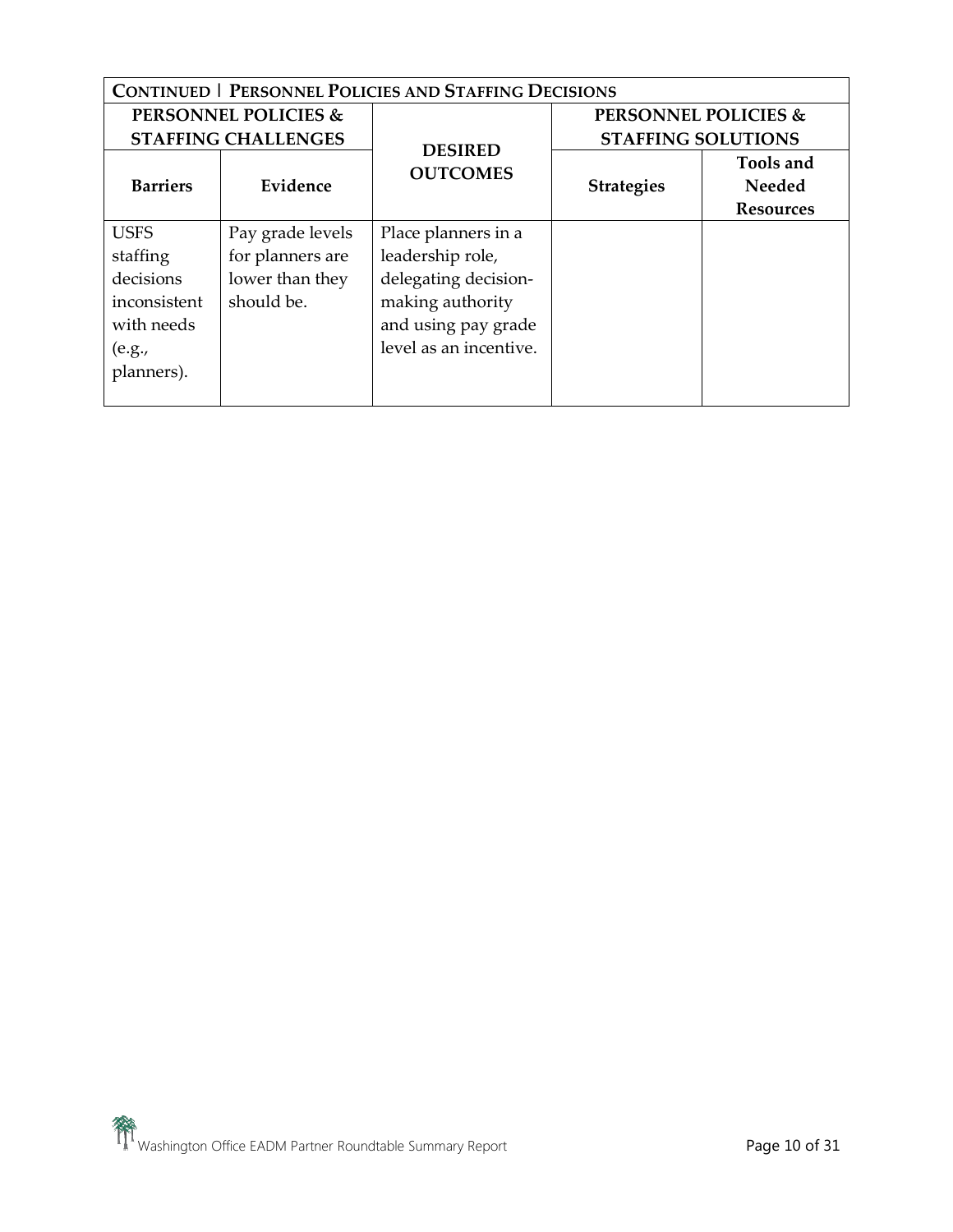## **C. USFS STAFF CAPACITY AND RESOURCES**

Training in management, resource specializations, and EADM itself remains an unaddressed need throughout the USFS. Budget shortfalls and statutory mandates on funding for fire response combine with a shortage of trained employees in areas other than fire and/or a frequent diversion of staff to fire duty. This situation hampers the ability for the Agency to make progress on stewardship of important forest and grassland resources. Moreover, the complexity of landscape-scale approaches to ecological management of public lands demands a high level of expertise and a deep knowledge of forest conditions at the unit level.

| <b>STAFF CAPACITY AND</b>                                              |                                                                                     |                                                                                                                                                                                                                                                                       | <b>STAFF CAPACITY AND</b>                                                                                                                                                                                                                                                           |                                                                                                                         |
|------------------------------------------------------------------------|-------------------------------------------------------------------------------------|-----------------------------------------------------------------------------------------------------------------------------------------------------------------------------------------------------------------------------------------------------------------------|-------------------------------------------------------------------------------------------------------------------------------------------------------------------------------------------------------------------------------------------------------------------------------------|-------------------------------------------------------------------------------------------------------------------------|
|                                                                        | <b>RESOURCE CHALLENGES</b>                                                          | <b>DESIRED</b>                                                                                                                                                                                                                                                        | <b>RESOURCE SOLUTIONS</b>                                                                                                                                                                                                                                                           |                                                                                                                         |
| <b>Barriers</b>                                                        | Evidence                                                                            | <b>OUTCOMES</b>                                                                                                                                                                                                                                                       | <b>Strategies</b>                                                                                                                                                                                                                                                                   | <b>Tools and</b><br>Needed<br><b>Resources</b>                                                                          |
| EADM is short-<br>staffed in terms<br>of both people<br>and expertise. | <b>EADM</b><br>"burnout."<br>Resources have<br>to be focused on<br>timber projects. | <b>EADM</b> is<br>energized.<br><b>EADM</b> teams<br>staffed with the<br>right skill sets<br>and enough<br>talented staff to<br>meet EADM<br>workload.<br><b>EADM</b> duties<br>carried out by<br>the parts of the<br>agency with the<br>capacity to<br>perform them. | Establish NEPA<br>planning teams<br>with expertise in<br>multiple areas (e.g.<br>public engagement,<br>NEPA compliance,<br>others). Include<br>expertise in SUPs<br>and effects of/on<br>species, as well as<br>species biology.<br>Give regions the<br>responsibility for<br>EISs. | Tool: NEPA<br>SWAT team.<br>Resources: Staff<br>position fully<br>dedicated to<br>EADM.<br>Contracted<br>NEPA analyses. |
| Narrow views<br>of EADM teams.                                         |                                                                                     | A variety of<br>viewpoints are<br>reflected on an<br>EADM team to<br>enable the most<br>comprehensive<br>analysis.                                                                                                                                                    | Train or make<br>adjustments to staff<br>to include analyst<br>capabilities.                                                                                                                                                                                                        | Tool: Analysts<br>or training in<br>analysis.                                                                           |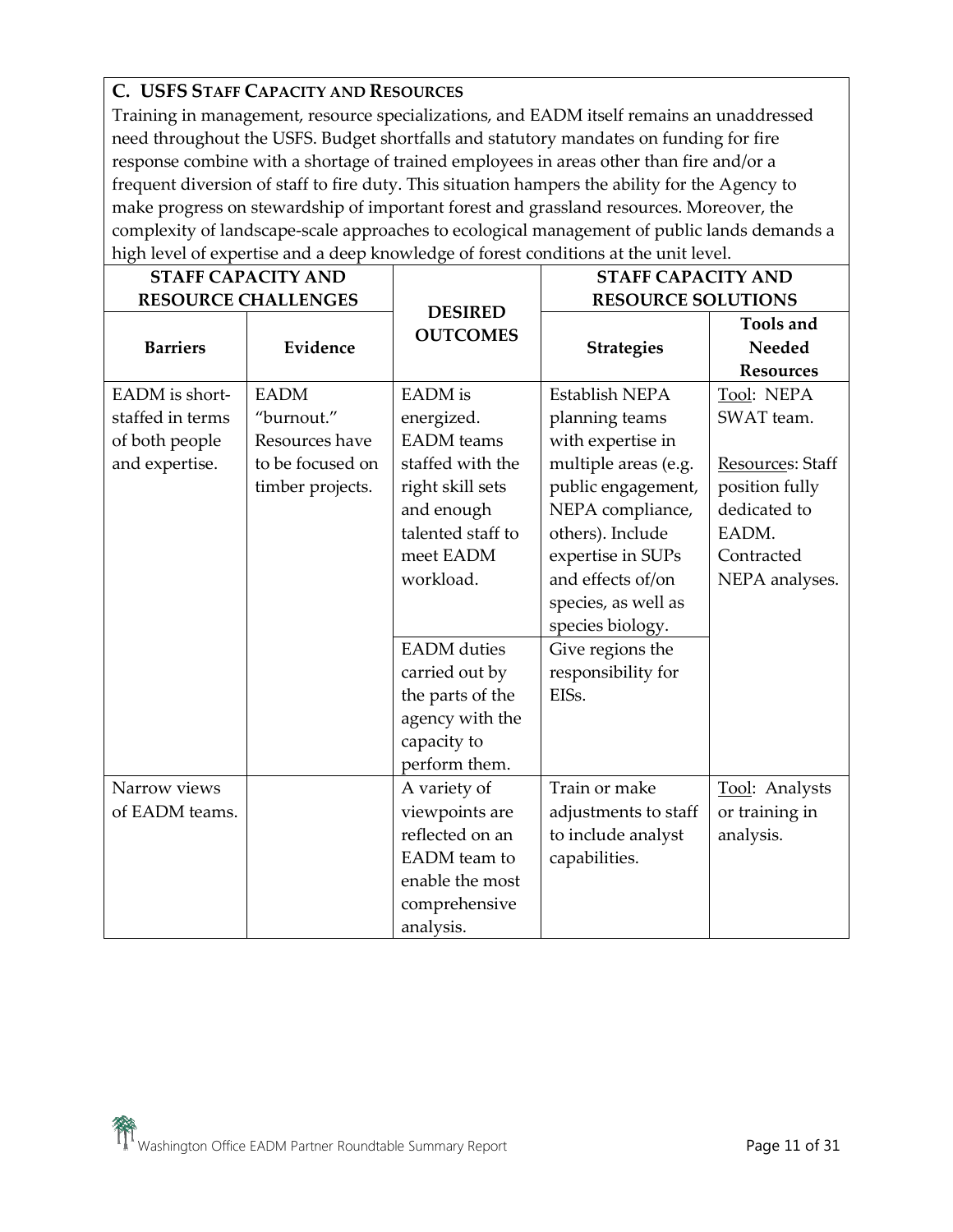| <b>CONTINUED   USFS STAFF CAPACITY AND RESOURCES</b>                              |                                                                                                                                                         |                                                                                                                           |                                                                                              |                                                                                                                                                                                                                       |
|-----------------------------------------------------------------------------------|---------------------------------------------------------------------------------------------------------------------------------------------------------|---------------------------------------------------------------------------------------------------------------------------|----------------------------------------------------------------------------------------------|-----------------------------------------------------------------------------------------------------------------------------------------------------------------------------------------------------------------------|
|                                                                                   | <b>STAFF CAPACITY AND</b>                                                                                                                               |                                                                                                                           | <b>STAFF CAPACITY AND</b>                                                                    |                                                                                                                                                                                                                       |
| <b>RESOURCE CHALLENGES</b>                                                        |                                                                                                                                                         | <b>DESIRED</b>                                                                                                            |                                                                                              | <b>RESOURCE SOLUTIONS</b>                                                                                                                                                                                             |
| <b>Barriers</b>                                                                   | Evidence                                                                                                                                                | <b>OUTCOMES</b>                                                                                                           | <b>Strategies</b>                                                                            | Tools and<br>Needed<br><b>Resources</b>                                                                                                                                                                               |
| USFS takes on<br>too much<br>review.<br>Priorities are<br>not effectively<br>set. | Land<br>management<br>plans are too<br>general.                                                                                                         | Fewer but more<br>meaningful projects<br>reviewed and<br>implemented. The<br>appropriate scale of<br>analysis is applied. | Establish<br>programmatic<br>sideboards. Seek<br>efficiencies at the<br>project level.       |                                                                                                                                                                                                                       |
| Inefficiencies<br>causing<br>strained USFS<br>capacity to<br>conduct<br>NEPA.     |                                                                                                                                                         |                                                                                                                           | Share<br>information that<br>is commonly<br>used to complete<br>NEPA forms and<br>documents. | Tool: E-library of<br>documents<br>accessible by<br>EADM teams.                                                                                                                                                       |
|                                                                                   |                                                                                                                                                         |                                                                                                                           | Identify and<br>deploy focused<br>types of NEPA<br>(e.g. Special Use<br>Permits).            | Resources:<br>Expertise in<br>Special Uses.<br>Revenue<br>earmarked for<br>training that<br>pertains to a<br>specific type of<br>NEPA (e.g. ski<br>area revenue<br>used to train<br>staff on "special<br>uses" NEPA). |
| Lack of<br>professional<br>development<br>in NEPA.                                | Inconsistency in<br>documents<br>across Forests.<br>Quality found<br>only in the sub-<br>elements of<br>documents.<br>Staff not current<br>on NEPA law. | Better decisions that<br>inform the public.                                                                               | Establish budget<br>line items for<br>NEPA training<br>and related<br>travel.                | <b>Tool: NEPA</b><br>training for<br>planners.                                                                                                                                                                        |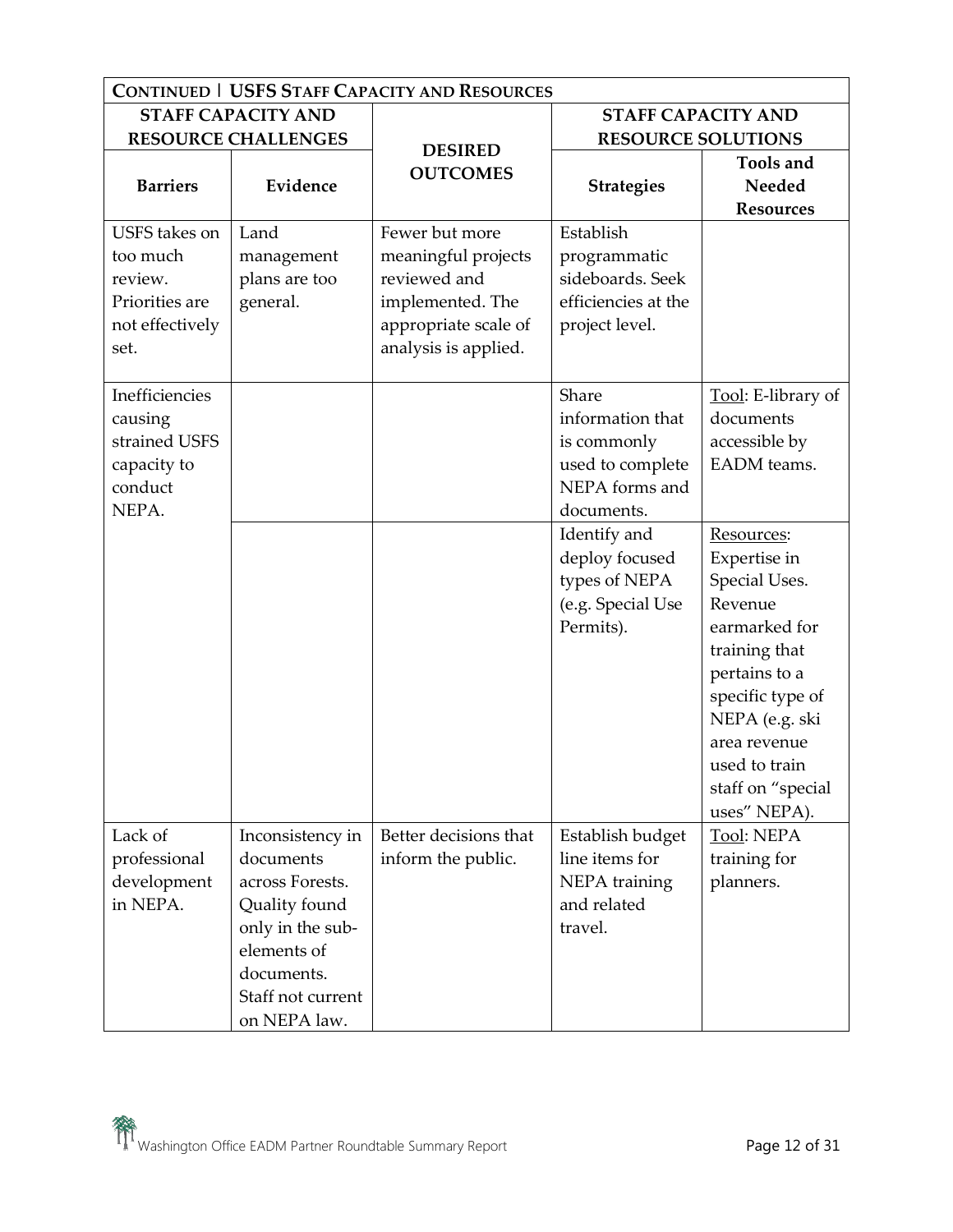| <b>CONTINUED   USFS STAFF CAPACITY AND RESOURCES</b> |                            |                                   |                           |                  |
|------------------------------------------------------|----------------------------|-----------------------------------|---------------------------|------------------|
|                                                      | <b>STAFF CAPACITY AND</b>  |                                   | <b>STAFF CAPACITY AND</b> |                  |
|                                                      | <b>RESOURCE CHALLENGES</b> |                                   | <b>RESOURCE SOLUTIONS</b> |                  |
|                                                      |                            | <b>DESIRED</b><br><b>OUTCOMES</b> |                           | Tools and        |
| <b>Barriers</b>                                      | Evidence                   |                                   | <b>Strategies</b>         | <b>Needed</b>    |
|                                                      |                            |                                   |                           | <b>Resources</b> |
| Poor                                                 | No background              |                                   | Establish strong          |                  |
| communica-                                           | materials/agenda           |                                   | stakeholder               |                  |
| tion tactics                                         | provided to                |                                   | points-of-contact         |                  |
| and weak                                             | partners with              |                                   | with the right            |                  |
| communicati                                          | their invitation to        |                                   | skill set.                |                  |
| ons skill sets                                       | the WO EADM                |                                   | Be upfront on             |                  |
| within USFS.                                         | Partner                    |                                   | issues, better            |                  |
|                                                      | Roundtable;                |                                   | coordinate with           |                  |
|                                                      | purpose unclear.           |                                   | stakeholders, and         |                  |
|                                                      |                            |                                   | engage partners           |                  |
|                                                      |                            |                                   | in preliminary            |                  |
|                                                      |                            |                                   | <b>EADM</b> to ensure     |                  |
|                                                      |                            |                                   | they understand           |                  |
|                                                      |                            |                                   | and can act on            |                  |
|                                                      |                            |                                   | the purposes and          |                  |
|                                                      |                            |                                   | intent of USFS            |                  |
|                                                      |                            |                                   | collaborative             |                  |
|                                                      |                            |                                   | efforts.                  |                  |
|                                                      |                            |                                   |                           |                  |
| Monitoring                                           | Monitoring is the          | Monitoring is                     | Demonstrate               | Tools: Examples  |
| is not                                               | first thing to go          | consistent and                    | how monitoring            | of effective     |
| utilized as                                          | as budgets fall.           | effective, and results            | that is used well         | monitoring       |
| an effective                                         |                            | are used to inform                | saves time on             | partnerships.    |
| post-                                                |                            | future decisions.                 | future analyses.          | Resources:       |
| management                                           |                            |                                   |                           | Partner          |
| action.                                              |                            |                                   |                           | assistance in    |
|                                                      |                            |                                   |                           | monitoring.      |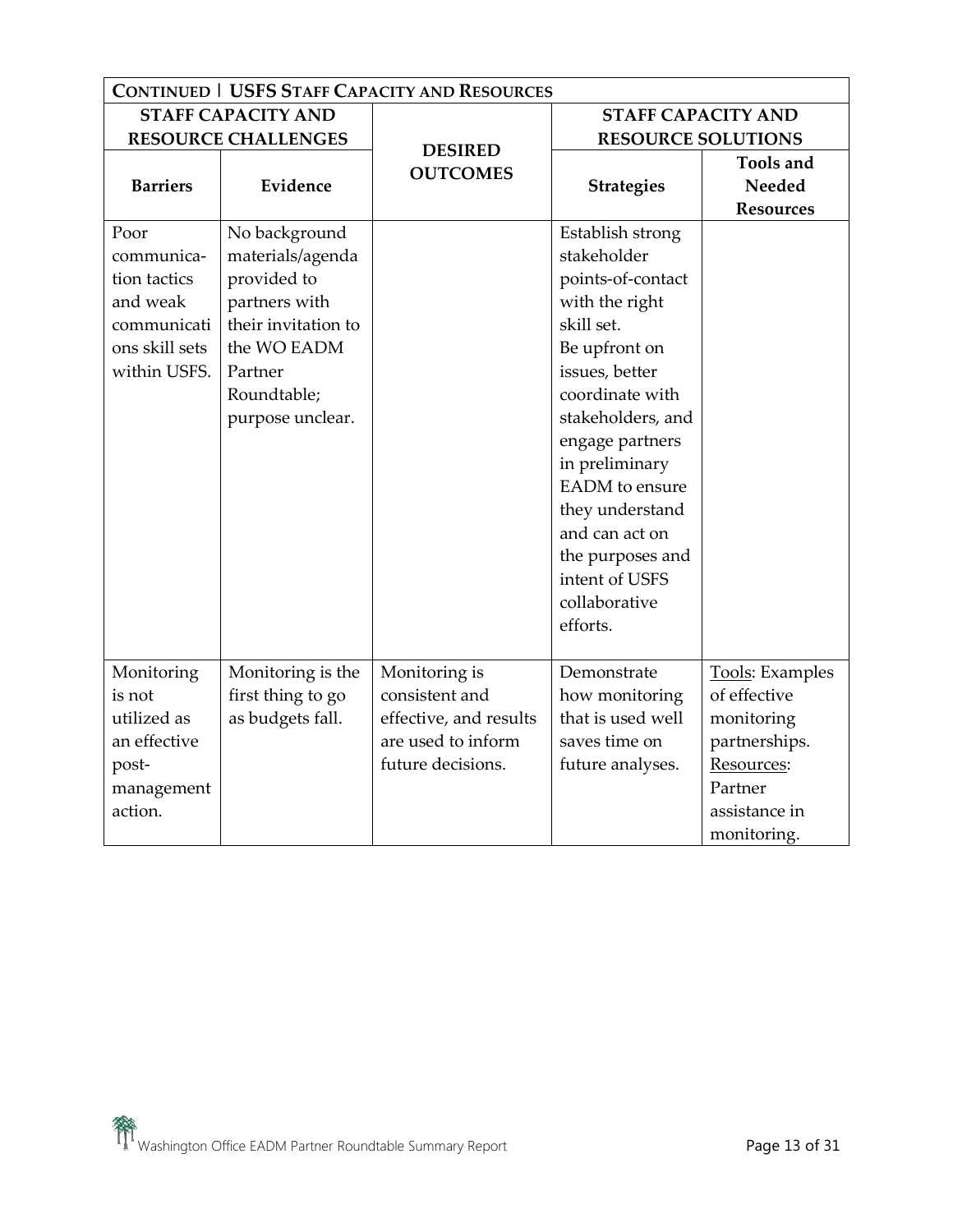## **D. COLLABORATION & PARTNERSHIPS**

In the last ten to fifteen years, the USFS has recognized the opportunities offered by the rise of collaborative groups in addressing resource management conflicts and building agreement in project design. Not all units, however, regularly welcome collaboration and partnerships, and stakeholders expressed frustration with an inconsistency in USFS transparency, skill, communications, and use of scientific and traditional knowledge contributed by the public.

| <b>COLLABORATION &amp;</b>   |                             |                        | <b>COLLABORATION &amp;</b>         |                  |
|------------------------------|-----------------------------|------------------------|------------------------------------|------------------|
| PARTNERSHIP CHALLENGES       |                             |                        | <b>PARTNERSHIP</b>                 |                  |
|                              |                             | <b>DESIRED</b>         | <b>SOLUTIONS</b>                   |                  |
|                              |                             | <b>OUTCOMES</b>        |                                    | <b>Tools and</b> |
| <b>Barriers</b>              | Evidence                    |                        | <b>Strategies</b>                  | Needed           |
|                              |                             |                        |                                    | <b>Resources</b> |
| Sustaining<br>partner energy | Non-profit<br>organizations | Partner<br>involvement | Give partners an<br>opportunity to |                  |
| over long                    | lose enthusiasm             | sustained over         | periodically re-visit the          |                  |
| decision-making              | and interest in             | the life of            | operational rules of               |                  |
| timeframes.                  | <b>EADM</b> over            | projects.              | collaboration to which             |                  |
|                              | complex multi-              | Collaboration          | they have agreed.                  |                  |
|                              | year projects.              | yields Desired         | Communicate exactly                |                  |
|                              |                             | Conditions             | what is expected from              |                  |
|                              |                             | found in Forest        | partners and ensure they           |                  |
|                              |                             | Plans.                 | can agree to the                   |                  |
|                              |                             |                        | commitments implied.               |                  |
|                              |                             |                        | Rely on partners to help           |                  |
|                              |                             |                        | sustain project focus and          |                  |
|                              |                             |                        | energy by delegating               |                  |
|                              |                             |                        | tasks to them.                     |                  |
| <b>Risk averse</b>           | USFS appears to             | USFS is willing        | Communicate                        | Tool:            |
| behavior and fear            | cut off the                 | to enter into          | expectations and ensure            | Training         |
| of conflict when             | debate with its             | difficult              | partners understand and            | in conflict      |
| dealing with                 | stakeholders                | conversations          | agree to them.                     | resolution.      |
| partners.                    | when partners               | and avoids             |                                    |                  |
|                              | dissent on USFS             | setting narrow         |                                    |                  |
|                              | activities or               | sideboards for         |                                    |                  |
|                              | plans.                      | discussion.            |                                    |                  |
| Onerous and                  | The average                 | Public                 | Create a pre-decisional            |                  |
| complicated pre-             | public cannot               | participating          | objection process that the         |                  |
| decisional                   | effectively track           | with ease in           | public can easily                  |                  |
| objection process.           | the pre-                    | the pre-               | understand. Avoid                  |                  |
|                              | decisional                  | decisional             | rushing to the rule-               |                  |
|                              | objections                  | objection              | making process; take               |                  |
|                              | process,                    | process.               | advantage of other                 |                  |
|                              | impeding                    |                        | components of EADM.                |                  |
|                              | participation.              |                        |                                    |                  |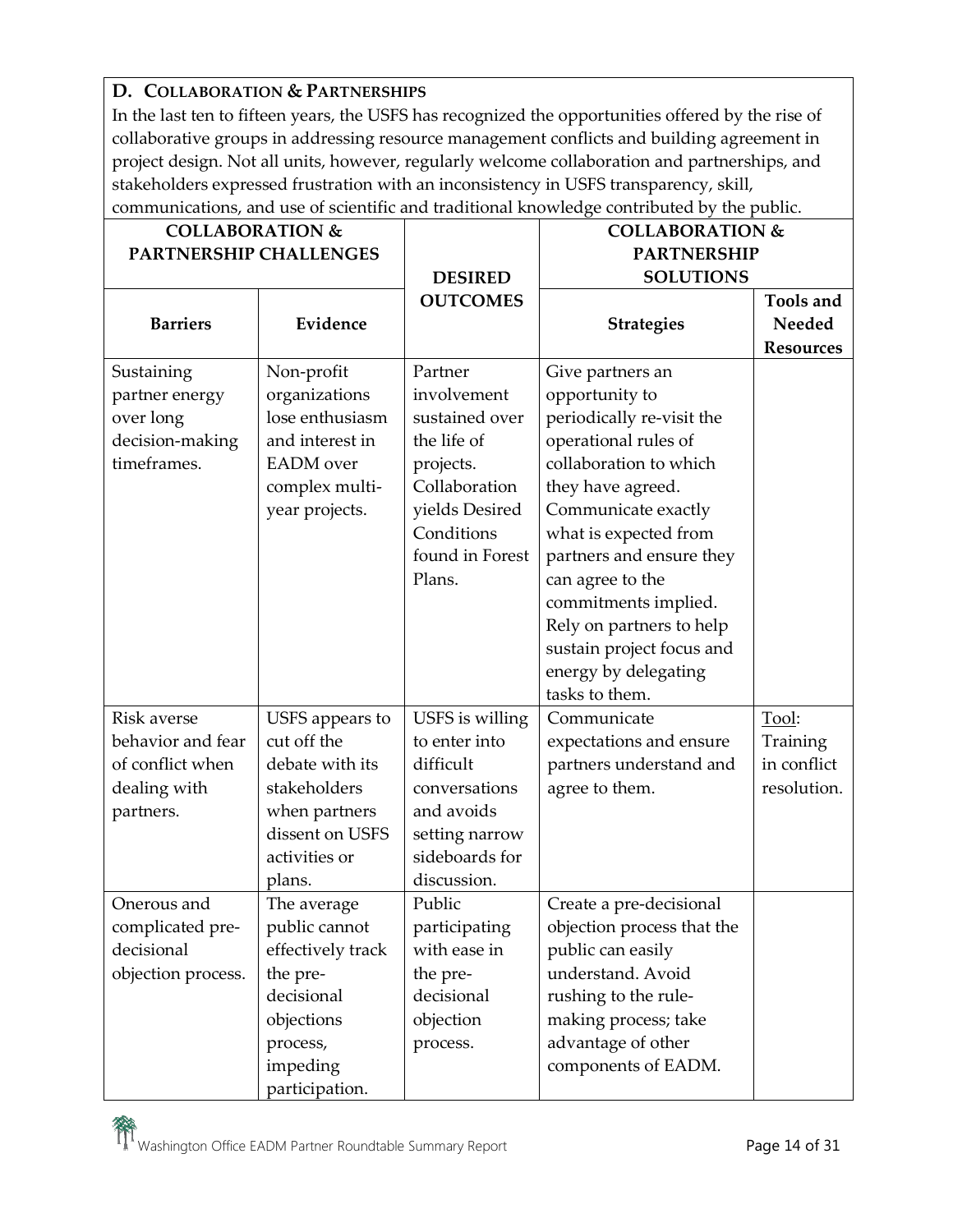| <b>CONTINUED   COLLABORATION &amp; PARTNERSHIPS</b>                                               |                                                                                                                                                                                                                                                                                                                                                  |                                                                                                                                                                                                           |                                                                                                                                                                                                                                                                                                                                          |                                         |
|---------------------------------------------------------------------------------------------------|--------------------------------------------------------------------------------------------------------------------------------------------------------------------------------------------------------------------------------------------------------------------------------------------------------------------------------------------------|-----------------------------------------------------------------------------------------------------------------------------------------------------------------------------------------------------------|------------------------------------------------------------------------------------------------------------------------------------------------------------------------------------------------------------------------------------------------------------------------------------------------------------------------------------------|-----------------------------------------|
| <b>COLLABORATION &amp;</b>                                                                        |                                                                                                                                                                                                                                                                                                                                                  |                                                                                                                                                                                                           | <b>COLLABORATION &amp;</b>                                                                                                                                                                                                                                                                                                               |                                         |
| PARTNERSHIP CHALLENGES                                                                            |                                                                                                                                                                                                                                                                                                                                                  |                                                                                                                                                                                                           | PARTNERSHIP CHALLENGES                                                                                                                                                                                                                                                                                                                   |                                         |
| <b>Barriers</b>                                                                                   | Evidence                                                                                                                                                                                                                                                                                                                                         | <b>DESIRED</b><br><b>OUTCOMES</b>                                                                                                                                                                         | <b>Strategies</b>                                                                                                                                                                                                                                                                                                                        | Tools and<br>Needed<br><b>Resources</b> |
| Disparity in the<br>scope/scale of<br>partner<br>engagement<br>across USFS units<br>and programs. | USFS not always<br>sure of when it<br>has the "right"<br>and "enough"<br>stakeholders at<br>the table.<br>USFS doesn't<br>seem to<br>recognize that<br>partners cannot<br>sustain their<br>capacity for<br>protracted and<br>un-focused<br>collaborative/<br>public meetings.<br>Skill and<br>knowledge gaps<br>due to missing<br>partners (e.g. | USFS deeply<br>considers the<br>scale of a<br>project or<br>program when<br>deciding what<br>partners to<br>involve, and<br>partners with<br>respect for the<br>time and<br>knowledge of<br>stakeholders. | Use project or program<br>scale to determine which<br>partners (and how many)<br>should be involved in<br>EADM.<br>Involve stakeholders<br>early in the decision-<br>making process,<br>effectively conveying the<br>intent of collaboration<br>and partner expectations.<br>Ensure partners agree to<br>USFS terms of<br>collaboration. |                                         |
| <b>USFS EADM</b>                                                                                  | NGOs, states,<br>and Tribes)<br>when<br>conducting<br>large-scale,<br>landscape-level<br>project planning.<br>Not uncommon                                                                                                                                                                                                                       |                                                                                                                                                                                                           |                                                                                                                                                                                                                                                                                                                                          |                                         |
| costly to partners.                                                                               | for a ski area EIS<br>to cost \$1M (EA<br>can total \$300K;<br>CE can cost<br>\$25K). Ski areas<br>pay for all third-<br>party NEPA<br>costs.                                                                                                                                                                                                    |                                                                                                                                                                                                           |                                                                                                                                                                                                                                                                                                                                          |                                         |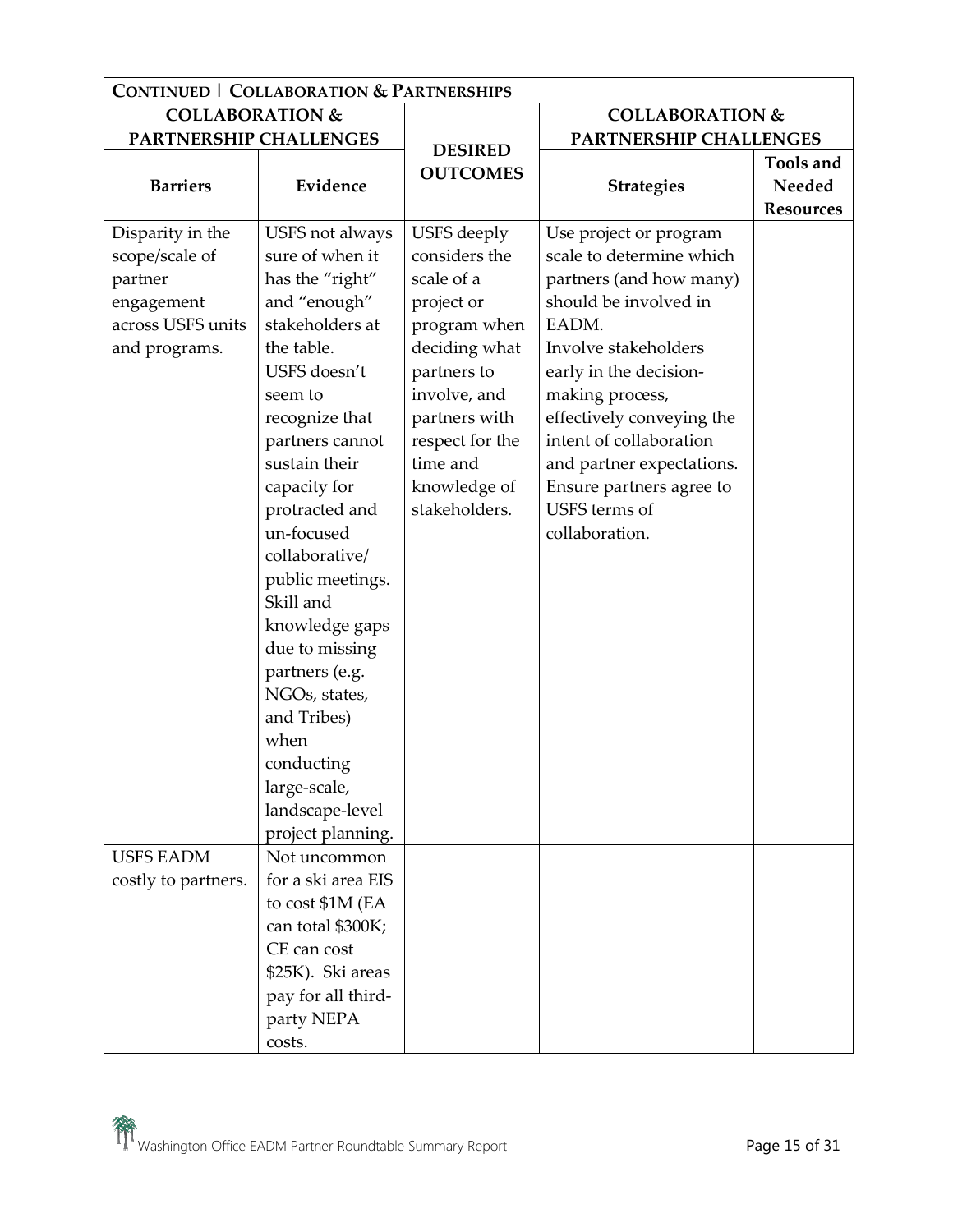| <b>CONTINUED   COLLABORATION &amp; PARTNERSHIPS</b> |                             |                  |                            |                  |  |
|-----------------------------------------------------|-----------------------------|------------------|----------------------------|------------------|--|
| <b>COLLABORATION &amp;</b>                          |                             |                  | <b>COLLABORATION &amp;</b> |                  |  |
| PARTNERSHIP CHALLENGES                              |                             | <b>DESIRED</b>   | PARTNERSHIP CHALLENGES     |                  |  |
|                                                     |                             | <b>OUTCOMES</b>  |                            | Tools and        |  |
| <b>Barriers</b>                                     | Evidence                    |                  | <b>Strategies</b>          | Needed           |  |
|                                                     |                             |                  |                            | <b>Resources</b> |  |
| Staff and                                           | Dramatic effects            | The process of   | Ensure personnel           | Resources:       |  |
| leadership                                          | of personnel                | partner          | changes and                | Investment in    |  |
| turnover and                                        | transfers and               | collaboration is | transitions are            | transition       |  |
| transition can                                      | transitions. New            | "owned" by       | strategic in meeting       | planning.        |  |
| lead to mistrust                                    | line officers               | multiple         | project/program and        |                  |  |
| and decrease in                                     | and/or program              | parties,         | local community, as        |                  |  |
| the resolution of                                   | staff do not                | enabling it to   | well as USFS               |                  |  |
| issues among                                        | necessarily share           | endure USFS      | workforce needs.           |                  |  |
| partners.                                           | the perspectives            | staff changes.   |                            |                  |  |
|                                                     | or values of their          |                  |                            |                  |  |
|                                                     | predecessors.               |                  |                            |                  |  |
|                                                     | Staff changes               |                  |                            |                  |  |
|                                                     | appear based on             |                  |                            |                  |  |
|                                                     | staff career                |                  |                            |                  |  |
|                                                     | ambitions rather            |                  |                            |                  |  |
|                                                     | than project/               |                  |                            |                  |  |
|                                                     | program needs.              |                  |                            |                  |  |
|                                                     | Many personnel              |                  |                            |                  |  |
|                                                     | in "acting"                 |                  |                            |                  |  |
|                                                     | positions.<br>Dissonance as |                  |                            |                  |  |
|                                                     | institutional               |                  |                            |                  |  |
|                                                     | knowledge and               |                  |                            |                  |  |
|                                                     | the consistency             |                  |                            |                  |  |
|                                                     | of dialogue with            |                  |                            |                  |  |
|                                                     | partners is lost            |                  |                            |                  |  |
|                                                     | with staff                  |                  |                            |                  |  |
|                                                     | change.                     |                  |                            |                  |  |
| Not responding                                      |                             | <b>USFS</b>      | Focus on areas of          |                  |  |
| to and/or                                           |                             | demonstrates     | agreement to reduce        |                  |  |
| incorporating                                       |                             | how it is        | time spent dragged         |                  |  |
| public input.                                       |                             | responding to    | out by disagreement.       |                  |  |
|                                                     |                             | and              |                            |                  |  |
|                                                     |                             | incorporating    |                            |                  |  |
|                                                     |                             | public           |                            |                  |  |
|                                                     |                             | comments in      |                            |                  |  |
|                                                     |                             | its decision-    |                            |                  |  |
|                                                     |                             | making           |                            |                  |  |
|                                                     |                             | processes.       |                            |                  |  |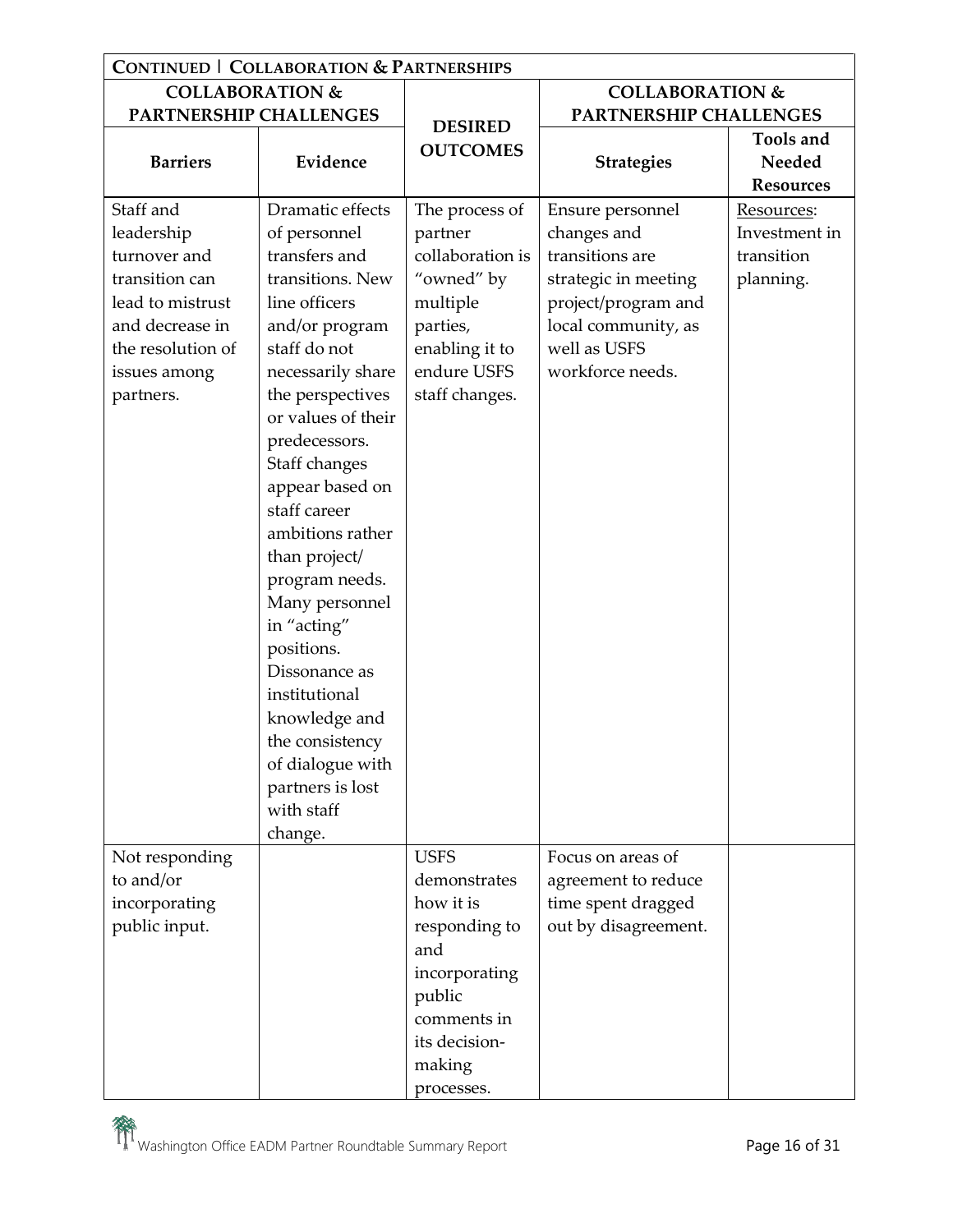| <b>CONTINUED   COLLABORATION &amp; PARTNERSHIPS</b> |          |                                   |                        |                  |  |
|-----------------------------------------------------|----------|-----------------------------------|------------------------|------------------|--|
| <b>COLLABORATION &amp;</b>                          |          | <b>COLLABORATION &amp;</b>        |                        |                  |  |
| PARTNERSHIP CHALLENGES                              |          |                                   | PARTNERSHIP CHALLENGES |                  |  |
|                                                     |          | <b>DESIRED</b><br><b>OUTCOMES</b> |                        | <b>Tools and</b> |  |
| <b>Barriers</b>                                     | Evidence |                                   | <b>Strategies</b>      | Needed           |  |
|                                                     |          |                                   |                        | <b>Resources</b> |  |
| Lack of clarity                                     |          | Expectations                      | Clarify the respective | Tools:           |  |
| between                                             |          | regarding                         | purposes and           | Delineated       |  |
| opportunities for                                   |          | collaboration                     | differences between    | process of       |  |
| collaboration and                                   |          | are                               | collaborative and pre- | decision-        |  |
| formal public                                       |          | communica-                        | decisional objection   | making that      |  |
| comment.                                            |          | ted, well-                        | processes.             | distinguishes    |  |
|                                                     |          | understood,                       | Once formal public     | between          |  |
|                                                     |          | and agreed to                     | comment period has     | formal and       |  |
|                                                     |          | between USFS                      | ended, circle back to  | collaborative    |  |
|                                                     |          | and its                           | respondents and let    | opportunities    |  |
|                                                     |          | partners.                         | them know if/how       | to provide       |  |
|                                                     |          |                                   | their comments were    | input and        |  |
|                                                     |          |                                   | used in EADM.          | clearly          |  |
|                                                     |          |                                   | Clarify the true       | defines the      |  |
|                                                     |          |                                   | purpose of each        | roles of USFS    |  |
|                                                     |          |                                   | scoping exercise,      | and partners.    |  |
|                                                     |          |                                   | being very deliberate  |                  |  |
|                                                     |          |                                   | about what USFS        |                  |  |
|                                                     |          |                                   | seeks from its         |                  |  |
|                                                     |          |                                   | partners.              |                  |  |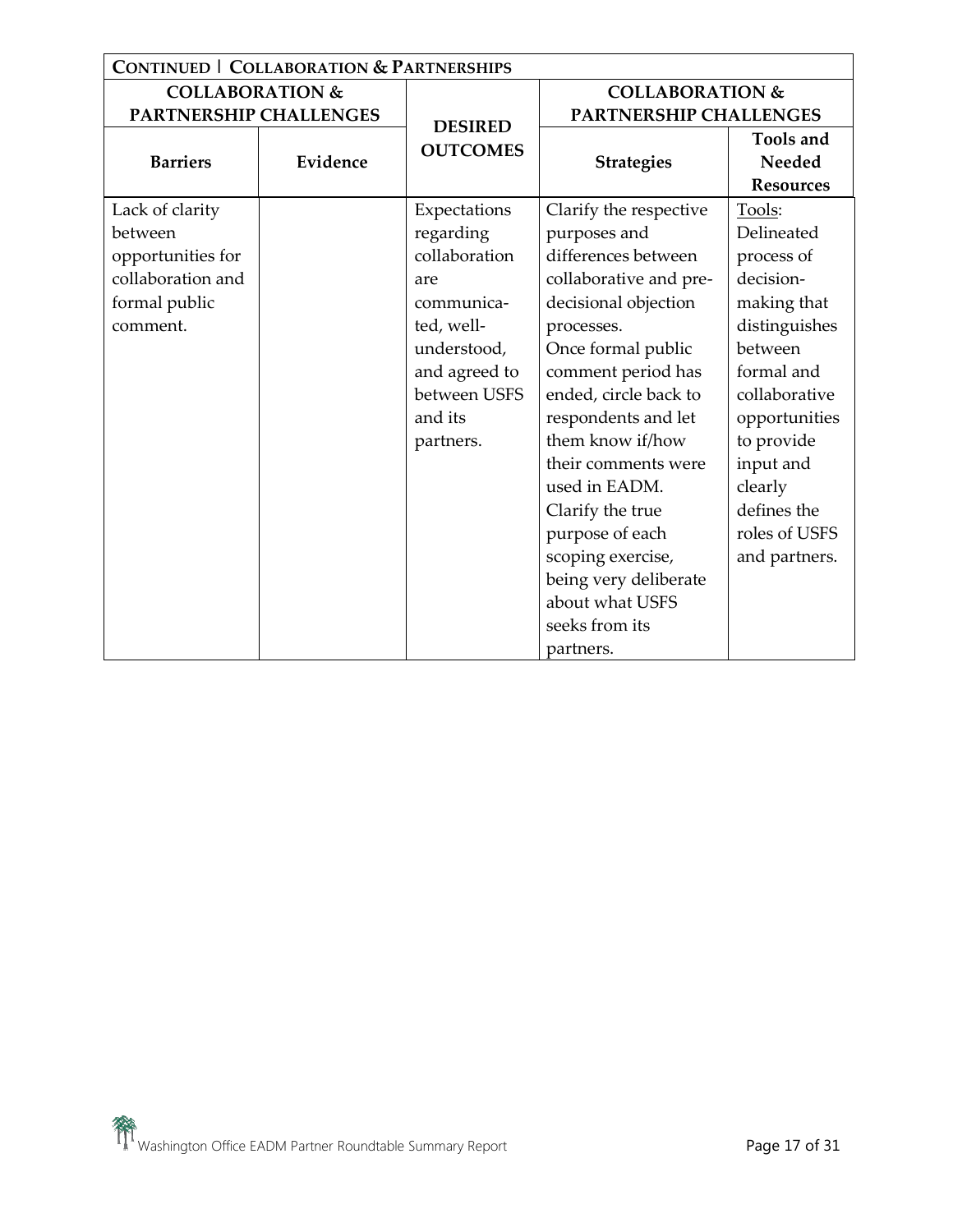#### **E. ANALYSIS DOCUMENTS & SPECIALIST REPORTS**

Federal environmental laws require analysis of the physical, biological, social and economic effects of an action on public lands or waters. Risk aversion and a history of legal challenges to USFS decisions have led to the "bullet-proofing" of environmental analysis documents and specialist reports. Rather than being understandable by the public, documents tend to be extremely long and hard to read. Partners offered suggestions to help streamline documentation and process without sacrificing quality of analysis.

| <b>ANALYSIS DOCUMENTS &amp;</b> |                     |                 | <b>ANALYSIS DOCUMENTS</b>    |                  |
|---------------------------------|---------------------|-----------------|------------------------------|------------------|
| <b>SPECIALIST REPORTS</b>       |                     |                 | & SPECIALIST                 |                  |
|                                 | <b>CHALLENGES</b>   | <b>DESIRED</b>  | <b>REPORTS SOLUTIONS</b>     |                  |
|                                 |                     | <b>OUTCOMES</b> |                              | <b>Tools and</b> |
| <b>Barriers</b>                 | Evidence            |                 | <b>Strategies</b>            | <b>Needed</b>    |
|                                 |                     |                 |                              | <b>Resources</b> |
| Protracted                      | <b>USFS</b> appears | USFS sets and   | Set, routinely               | Resources:       |
| and                             | to routinely        | adheres to      | communicate, and remain      | Contracted       |
| extended                        | "blow up" the       | <b>EADM</b>     | committed to tighter         | services to      |
| <b>EADM</b>                     | timelines that it   | timelines and   | EADM timelines to help       | expand a Forest  |
| timelines                       | establishes.        | communicates    | focus both USFS and          | unit's capacity. |
| and missed                      |                     | any timeline to | public involvement efforts.  |                  |
| deadlines.                      |                     | partners.       | Identify the major           |                  |
|                                 |                     |                 | milestones over the life of  |                  |
|                                 |                     |                 | a project, utilizing partner |                  |
|                                 |                     |                 | input and areas of shared    |                  |
|                                 |                     |                 | accountability for project   |                  |
|                                 |                     |                 | steps.                       |                  |
|                                 |                     |                 | Minimize significant shifts  |                  |
|                                 |                     |                 | in project/plan design and   |                  |
|                                 |                     |                 | collaborative processes, as  |                  |
|                                 |                     |                 | well as in personnel, over   |                  |
|                                 |                     |                 | the anticipated life of a    |                  |
|                                 |                     |                 | project/plan.                |                  |
|                                 |                     |                 |                              |                  |
| Withdrawal                      | Current             | Mitigation      | Utilize mitigation policies  |                  |
| of                              | administration      | efforts are     | more often and more          |                  |
| mitigation                      | undertaking         | standardized,   | effectively, making a        |                  |
| efforts.                        | headlong            | demonstrating   | cultural adjustment among    |                  |
|                                 | retreat from        | their           | USFS employees toward        |                  |
|                                 | mitigation          | effectiveness   | mitigation.                  |                  |
|                                 | based on            | and             |                              |                  |
|                                 | perception that     | supporting      |                              |                  |
|                                 | mitigation was      | decisions.      |                              |                  |
|                                 | policy proposed     |                 |                              |                  |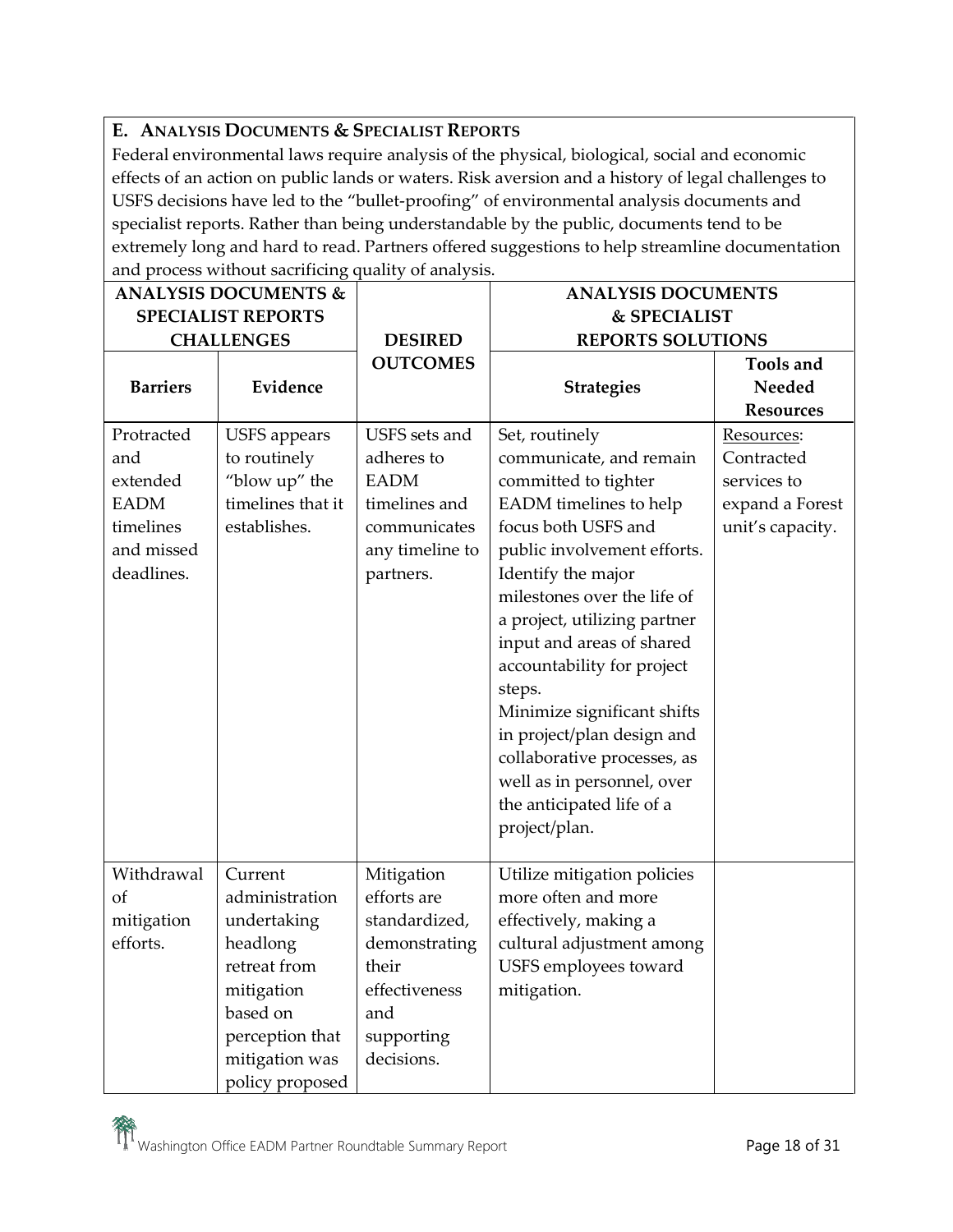| <b>CONTINUED   ANALYSIS DOCUMENTS &amp; SPECIALIST REPORTS</b> |                                                                       |  |                                    |  |                                                            |                                         |
|----------------------------------------------------------------|-----------------------------------------------------------------------|--|------------------------------------|--|------------------------------------------------------------|-----------------------------------------|
| <b>DOCUMENTS &amp; REPORTS</b>                                 |                                                                       |  |                                    |  | <b>DOCUMENTS &amp; REPORTS</b>                             |                                         |
|                                                                | <b>CHALLENGES</b>                                                     |  | <b>DESIRED</b><br><b>OUTCOMES</b>  |  | <b>CHALLENGES</b>                                          |                                         |
| <b>Barriers</b>                                                | Evidence                                                              |  |                                    |  | <b>Strategies</b>                                          | Tools and<br>Needed<br><b>Resources</b> |
|                                                                |                                                                       |  |                                    |  |                                                            |                                         |
|                                                                | by the previous<br>administration.                                    |  |                                    |  |                                                            |                                         |
| Fear-based<br>decision<br>making.                              | Scope creep - out of<br>fear being accountable<br>if things go wrong. |  | Decision<br>makers<br>empowered to |  | Use more CEs to<br>accomplish EADM;<br>avoid defaulting to | Tools: 40 CFR<br>that tells<br>decision |
| Repeated                                                       | Tree removal on a ski                                                 |  | take unique                        |  | EISs. Hold USFS                                            | makers to                               |
| processes                                                      | area treated as a full-                                               |  | actions.                           |  | accountable to 40                                          | focus analysis                          |
| resulting in                                                   | blown timber sale                                                     |  |                                    |  | CFR. Consider                                              | and                                     |
| the same                                                       | (approximate cost of                                                  |  |                                    |  | utilizing Desired                                          | communicate                             |
| decisions.                                                     | \$50,000). Despite                                                    |  |                                    |  | <b>Future Conditions</b>                                   | to the public.                          |
|                                                                | holding permits for 40                                                |  |                                    |  | more as the basis for                                      |                                         |
|                                                                | years, some ski areas                                                 |  |                                    |  | decisions. Follow 2012                                     |                                         |
|                                                                | endure NEPA/EADM                                                      |  |                                    |  | CEQ guidance that                                          |                                         |
|                                                                | repeated on the same                                                  |  |                                    |  | invokes meaningful                                         |                                         |
|                                                                | acres. Ski area cannot                                                |  |                                    |  | timelines.                                                 |                                         |
|                                                                | replace a chair lift                                                  |  |                                    |  |                                                            |                                         |
|                                                                | without a historic                                                    |  |                                    |  |                                                            |                                         |
|                                                                | preservation analysis;                                                |  |                                    |  |                                                            |                                         |
|                                                                | ski area misses the                                                   |  |                                    |  |                                                            |                                         |
|                                                                | mountain                                                              |  |                                    |  |                                                            |                                         |
|                                                                | environment's short                                                   |  |                                    |  |                                                            |                                         |
|                                                                | construction window                                                   |  |                                    |  |                                                            |                                         |
|                                                                | of opportunity to                                                     |  |                                    |  |                                                            |                                         |
|                                                                | replace the lift.                                                     |  |                                    |  |                                                            |                                         |
| Inability for                                                  | USFS tendency to lean                                                 |  | Adaptive                           |  | Review NEPA policy                                         | Tool:                                   |
| manage-                                                        | toward restriction                                                    |  | management                         |  | and regulations to                                         | Monitoring                              |
| ment to be                                                     | (e.g. in range                                                        |  | built into the                     |  | determine where                                            | data used to                            |
| flexible or                                                    | management, tend to                                                   |  | NEPA process                       |  | adaptive management                                        | justify                                 |
| adapt to                                                       | limit, rather than                                                    |  | to provide the                     |  | can be built in.                                           | FONSIs.                                 |
| changing                                                       | expand, use).                                                         |  | public with                        |  | Identify hard and soft                                     |                                         |
| circum-                                                        | Unaddressed need for                                                  |  | needed                             |  | triggers for all types of                                  |                                         |
| stances.                                                       | both hard and soft                                                    |  | assurances                         |  | activities.                                                |                                         |
|                                                                | triggers for sage                                                     |  | during                             |  |                                                            |                                         |
|                                                                | grouse conservation                                                   |  | changing                           |  |                                                            |                                         |
|                                                                | measures.                                                             |  | circumstances.                     |  |                                                            |                                         |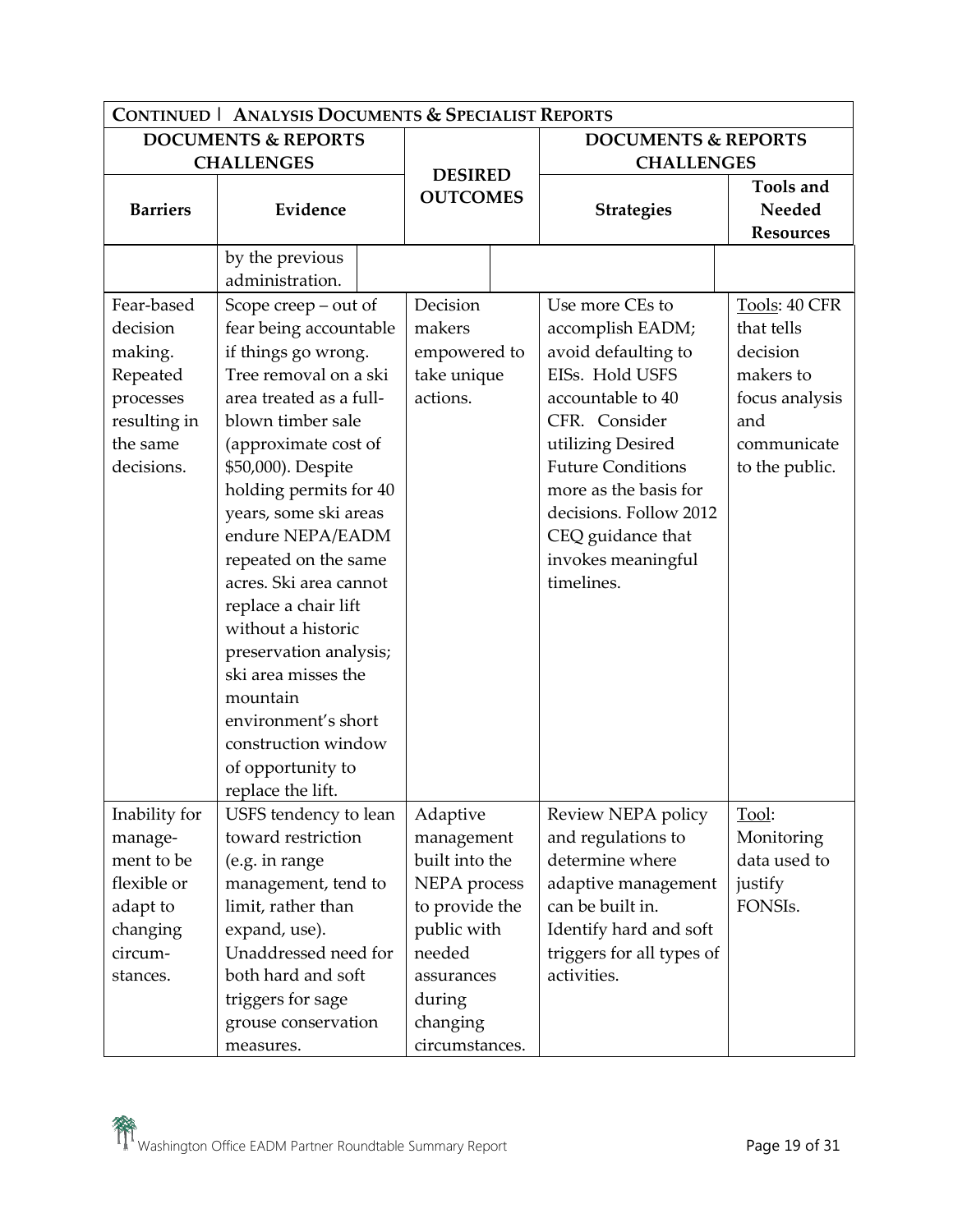|                                                                                                   | <b>CONTINUED   ANALYSIS DOCUMENTS &amp; SPECIALIST REPORTS</b>                                                                                                                                                                                                        |                                                                                                                                                                                                                                            |                                                                                                                                                                                                                                                            |                                                                                                                                             |  |
|---------------------------------------------------------------------------------------------------|-----------------------------------------------------------------------------------------------------------------------------------------------------------------------------------------------------------------------------------------------------------------------|--------------------------------------------------------------------------------------------------------------------------------------------------------------------------------------------------------------------------------------------|------------------------------------------------------------------------------------------------------------------------------------------------------------------------------------------------------------------------------------------------------------|---------------------------------------------------------------------------------------------------------------------------------------------|--|
| <b>DOCUMENTS &amp; REPORTS</b>                                                                    |                                                                                                                                                                                                                                                                       | <b>DOCUMENTS &amp; REPORTS</b>                                                                                                                                                                                                             |                                                                                                                                                                                                                                                            |                                                                                                                                             |  |
|                                                                                                   | <b>CHALLENGES</b>                                                                                                                                                                                                                                                     |                                                                                                                                                                                                                                            | <b>CHALLENGES</b>                                                                                                                                                                                                                                          |                                                                                                                                             |  |
| <b>Barriers</b>                                                                                   | Evidence                                                                                                                                                                                                                                                              | <b>DESIRED</b><br><b>OUTCOMES</b>                                                                                                                                                                                                          | <b>Strategies</b>                                                                                                                                                                                                                                          | <b>Tools and</b><br>Needed<br><b>Resources</b>                                                                                              |  |
| Undue<br>length of<br>time to<br>complete<br>analyses<br>that result in<br>restoration.           | Forest industry<br>restoration project<br>proposal reviews take<br>an average of 3.5<br>years. Southwest<br>Jemez Collaborative<br>Forest Landscape<br><b>Restoration Project</b><br>(term forest and<br>watershed restoration<br>strategy) approval<br>took 4 years. |                                                                                                                                                                                                                                            |                                                                                                                                                                                                                                                            |                                                                                                                                             |  |
| Use of<br>unwieldy<br><b>EADM</b><br>documents<br>to connect<br>with and<br>inform the<br>public. | The size and<br>complexity of<br>documents are too<br>difficult for the public<br>to wade through. All<br>types of decisions are<br>treated similarly,<br>producing similar<br>volume and<br>complexity.                                                              | Decision-<br>making<br>objectives are<br>transparent<br>and connect to<br>statutory and<br>regulatory<br>requirements.<br>Industry<br>drawn into<br><b>EADM</b><br>discussions<br>early enough<br>in the process<br>to avoid bid<br>sales. | Create standards for<br>the presentation of<br>documents that are<br>better suited to<br>general public<br>understanding and<br>response. Shorten EIS<br>timeframe and limit<br>the number of pages.<br>Outline decision<br>criteria in NEPA<br>documents. | Tools:<br>Decision<br>Notice<br>(outlines the<br>rationale for a<br>decision). EIS<br>page limits.<br><b>EIS</b><br>production<br>timeline. |  |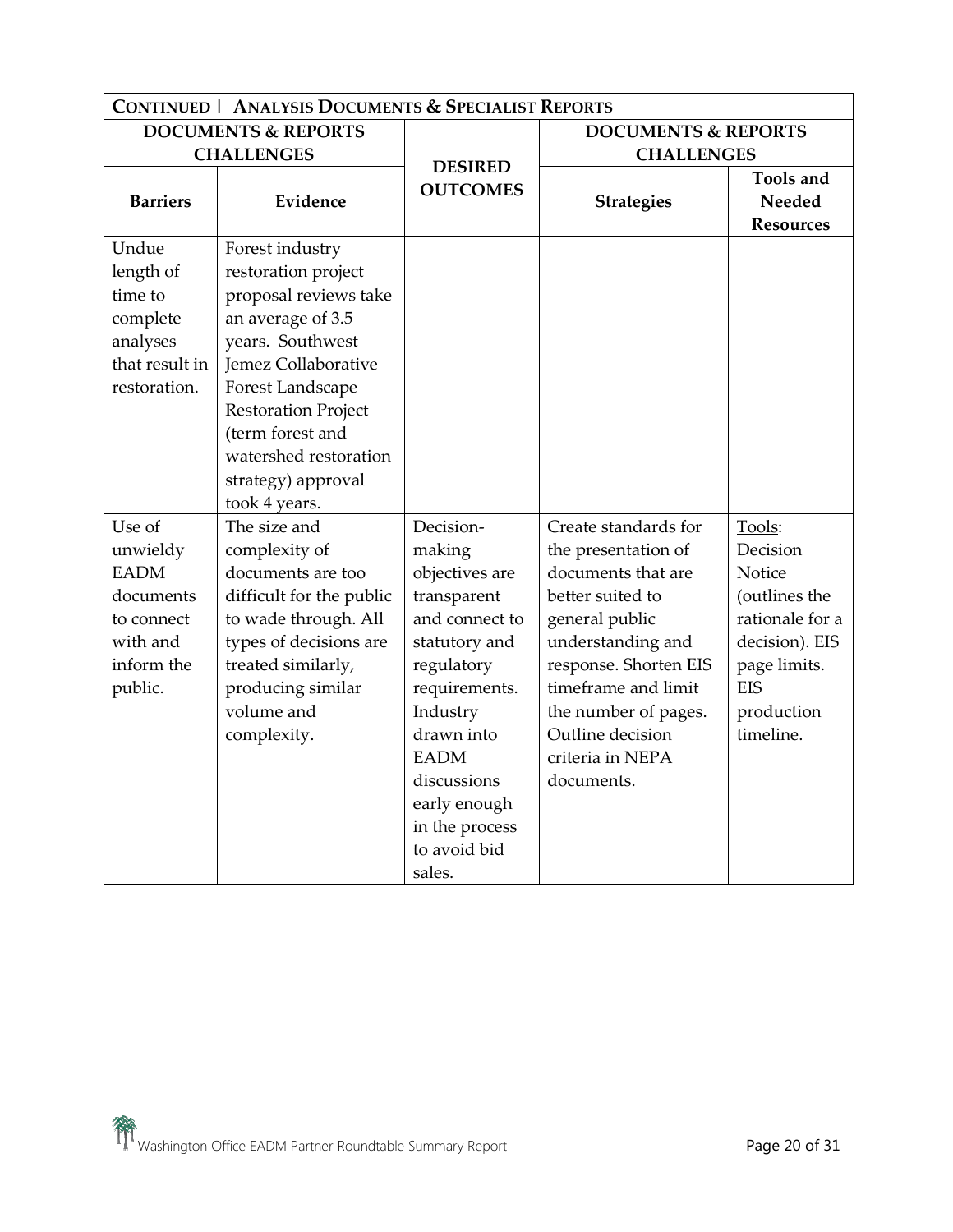#### **F. INTERAGENCY AND TRIBAL CONSULTATION**

Federal laws require multiple agencies to consult with each other about how the fish, wildlife and cultural resources on National Forests and Grasslands could be affected by an action. The USFS also consults and coordinates with Federally-recognized Tribes in a government-togovernment relationship. The lack of adequate staffing, complexity of the issues, and inconsistent approaches and coordination has led to lengthy consultation processes.

| <b>INTERAGENCY AND</b><br><b>TRIBAL</b><br><b>CONSULTATION</b><br><b>CHALLENGES</b> |               | <b>DESIRED</b><br><b>OUTCOMES</b> | <b>INTERAGENCY and TRIBAL</b><br><b>CONSULTATION</b><br><b>SOLUTIONS</b> |                                             |
|-------------------------------------------------------------------------------------|---------------|-----------------------------------|--------------------------------------------------------------------------|---------------------------------------------|
| <b>Barriers</b>                                                                     | Evidence      |                                   | <b>Strategies</b>                                                        | <b>Tools and Needed</b><br><b>Resources</b> |
| Poor                                                                                | Given the     |                                   | Establish strong                                                         |                                             |
| communi-                                                                            | 373 Indian    |                                   | stakeholder                                                              |                                             |
| cation                                                                              | Nations and   |                                   | points-of-contact                                                        |                                             |
| tactics and                                                                         | their highly  |                                   | with the right                                                           |                                             |
| weak                                                                                | variable      |                                   | skill set (e.g.                                                          |                                             |
| communic                                                                            | information   |                                   | similar to the                                                           |                                             |
| ations skill                                                                        | needs,        |                                   | Office of Tribal                                                         |                                             |
| sets within                                                                         | inadequate    |                                   | Relations, which                                                         |                                             |
| USFS.                                                                               | transparency  |                                   | is well respected                                                        |                                             |
|                                                                                     | with regard   |                                   | within Indian                                                            |                                             |
|                                                                                     | to tribal     |                                   | Country and                                                              |                                             |
|                                                                                     | consultation. |                                   | very responsive                                                          |                                             |
|                                                                                     |               |                                   | to the Tribes).                                                          |                                             |
|                                                                                     |               |                                   |                                                                          |                                             |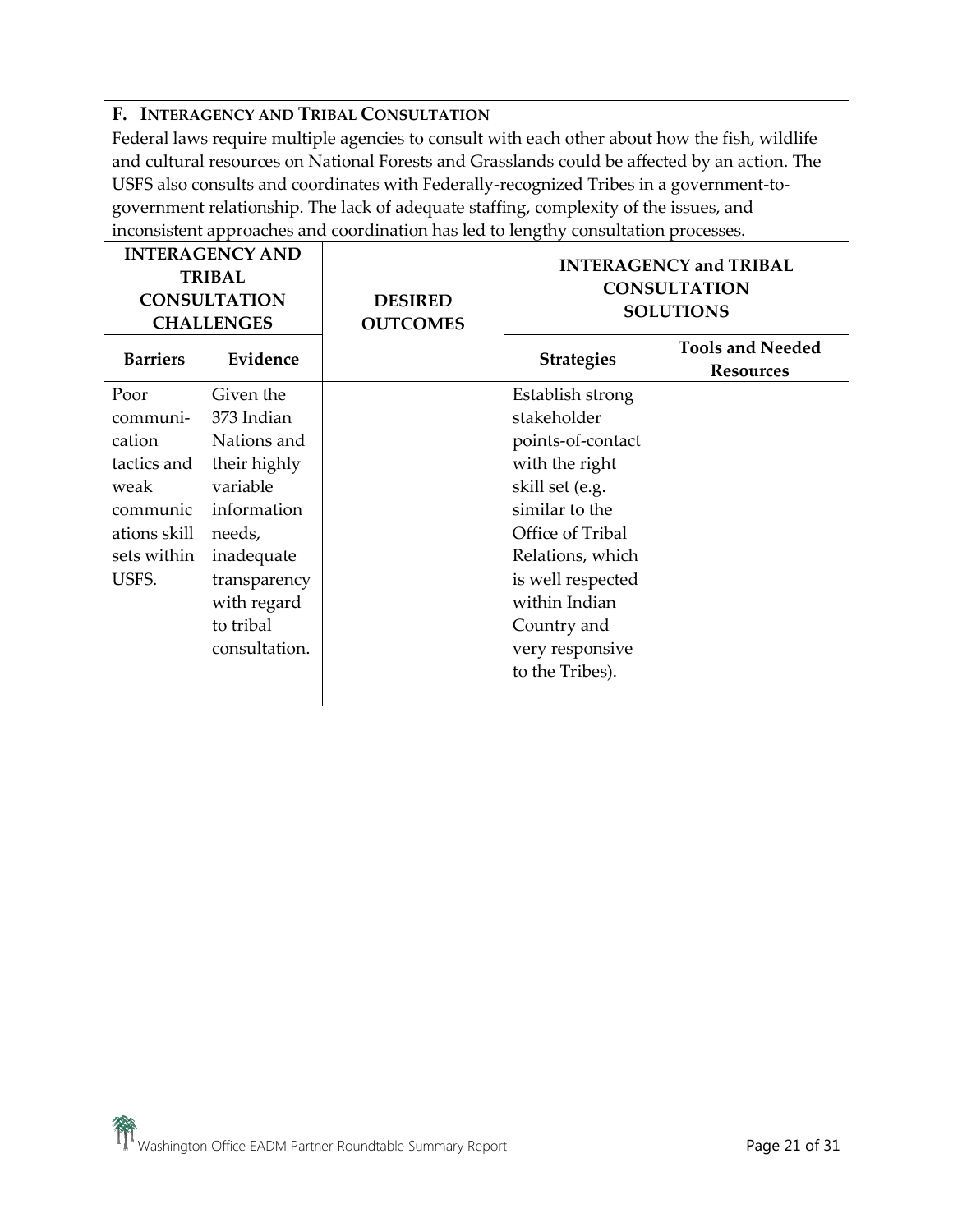## **G. SCALE ISSUES IN ENVIRONMENTAL ASSESSMENT AND DECISION MAKING**

Participants identified a number of issues related to the scale of project analysis, at what level decisions are made, and how local information is or is not reflected in decisions. Partners raised questions about how forest plans and the required large scale analysis relates to project-level decisions. The discussion also highlighted the challenges of climate change and other crossboundary issues, and the complexity of natural resource projects.

| <b>SCALE CHALLENGES</b> |                        |                  | <b>SCALE SOLUTIONS</b> |                   |
|-------------------------|------------------------|------------------|------------------------|-------------------|
|                         |                        | <b>DESIRED</b>   |                        | <b>Tools and</b>  |
| <b>Barriers</b>         | Evidence               | <b>OUTCOMES</b>  | <b>Strategies</b>      | Needed            |
|                         |                        |                  |                        | <b>Resources</b>  |
| Lack of                 | The USFS Manual        | Large-scale      | Standardize            | Tools: Model of   |
| programma-              | and Handbook do        | analysis         | programmatic           | Aquatic           |
| tic analyses            | not allow for much     | benefits         | elements of EAs and    | Organism          |
| and Forest-             | flexibility.           | recognized.      | EISs. Identify these   | Passage           |
| wide NEPA.              |                        | Programmatic     | elements by            | methodology       |
| Duplicative             |                        | analyses result  | reviewing previous     | considered        |
| analyses at             |                        | in program-      | documents to           | approvable for    |
| forest level.           |                        | scale decisions. | identify common        | the entire Forest |
|                         |                        |                  | programmatic           | (Cherokee NF      |
|                         |                        |                  | threads. Strengthen    | and NFs of        |
|                         |                        |                  | Purpose and Need       | North Carolina).  |
|                         |                        |                  | statements and         | George            |
|                         |                        |                  | ensure they are        | Washington &      |
|                         |                        |                  | clear. Reward          | Jefferson NFs'    |
|                         |                        |                  | quality Forest Plans   | forest-wide fire  |
|                         |                        |                  | with imple-            | management        |
|                         |                        |                  | mentation benefits.    | program.          |
|                         |                        |                  | Ensure line officer/   |                   |
|                         |                        |                  | program manager/       |                   |
|                         |                        |                  | other project staff    |                   |
|                         |                        |                  | have the knowledge     |                   |
|                         |                        |                  | of local conditions    |                   |
|                         |                        |                  | and decision-          |                   |
|                         |                        |                  | making skills.         |                   |
| Failure of              | Issues like climate    | A more holistic  | Recognize the scale    |                   |
| analyses to             | change (e.g. ski areas | approach to      | of today's threats to  |                   |
| look at big-            | needing to transition  | restoration is   | forest health.         |                   |
| picture                 | to 4-season land use   | taken during     | Consider both the      |                   |
| issues in               | because of declining   | EADM, rather     | summer and winter      |                   |
| <b>NEPA</b>             | snow pack) and         | than being       | realms of ski area     |                   |
| analyses.               | invasive pests and     | narrow in        | NEPA and EADM.         |                   |
|                         | diseases not           | scope.           |                        |                   |
|                         | considered.            |                  |                        |                   |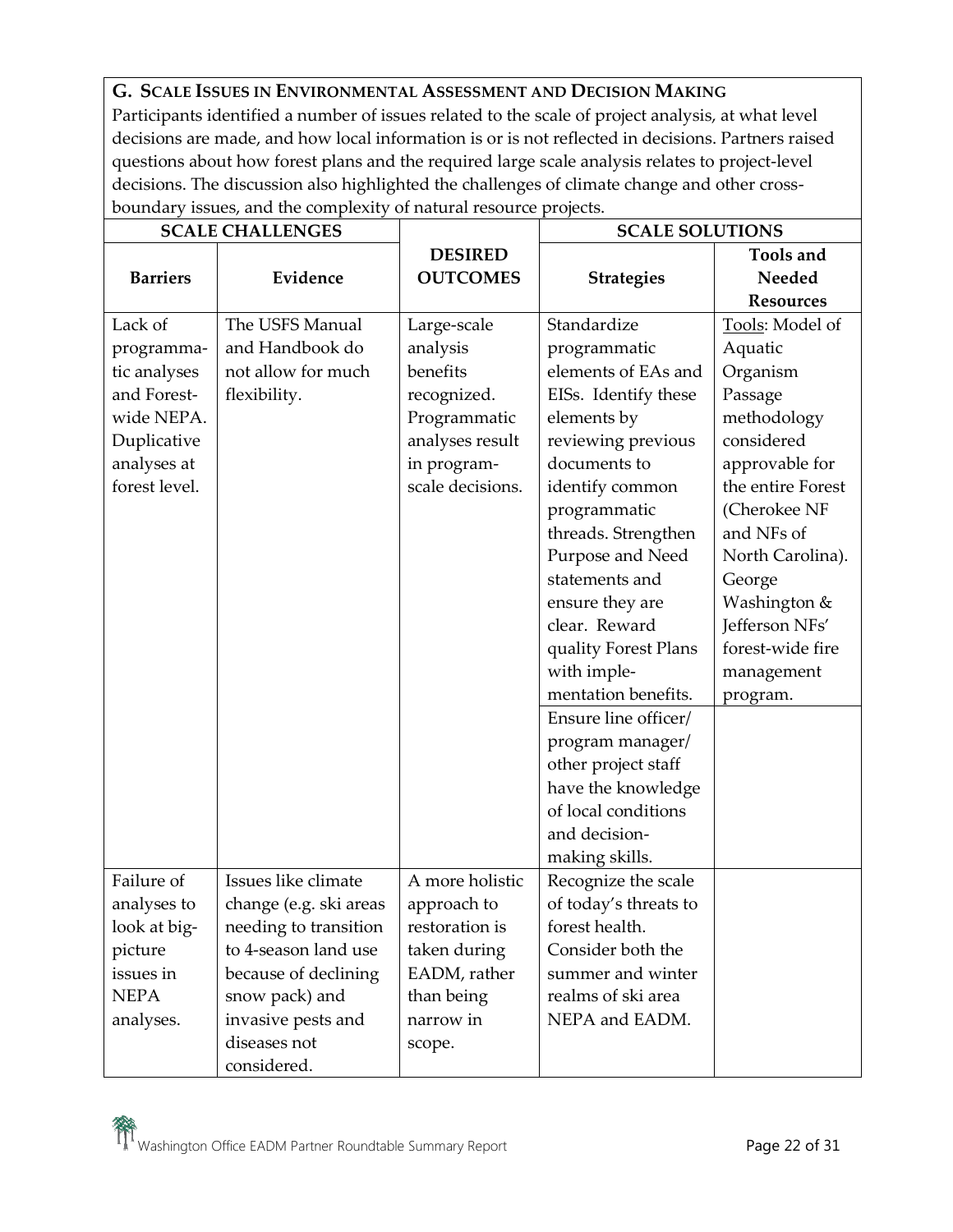**H. RESEARCH AND SCIENCE**

Participants discussed the important role of science and data in EADM processes, and the relationship between research, monitoring and open discussion of science with partners as critical to decision making.

| <b>RESEARCH AND SCIENCE</b> |                 |                         | <b>RESEARCH AND SCIENCE</b> |                                             |
|-----------------------------|-----------------|-------------------------|-----------------------------|---------------------------------------------|
| <b>CHALLENGES</b>           |                 | <b>DESIRED</b>          |                             | <b>SOLUTIONS</b>                            |
| <b>Barriers</b>             | Evidence        | <b>OUTCOMES</b>         | <b>Strategies</b>           | <b>Tools and Needed</b><br><b>Resources</b> |
| <b>EADM</b> lacks           | R&D providing   | <b>EADM</b> processes   | Develop key                 | Tools: Existing key                         |
| key science                 | scientific      | are systematically      | science questions           | science questions.                          |
| questions                   | review too late | changed to be           | to use in EADM              | Demonstration areas                         |
| and research                | in the EADM     | better informed by      | that could                  | on select Forest units                      |
| that could                  | process.        | science. R&D is         | provide a better            | that test the value of                      |
| help assess                 |                 | engaged                 | understanding of            | formal guidance on                          |
| the needed                  |                 | consistently to         | uncertainty.                | how to incorporate                          |
| actions and                 |                 | allow for abstract      | Demonstrate that            | science. Guidance                           |
| the impact of               |                 | discussion before       | better decisions            | on using science in                         |
| those                       |                 | NEPA begins.            | are made if                 | EADM.                                       |
| actions.                    |                 |                         | informed by                 |                                             |
|                             |                 |                         | science.                    |                                             |
| Inconsistent                | Scientific      | Science                 | Routinely apply             | Tools: Key research                         |
| application                 | information     | consistently            | research findings           | questions, driven by                        |
| of scientific               | sometimes not   | informs USFS            | during the pre-             | management needs.                           |
| research in                 | used in pre-    | environmental           | NEPA process.               | Resources: Guidance                         |
| <b>EADM</b>                 | <b>NEPA</b>     | management              | <b>Ensure FONSIs</b>        | issued on how to use                        |
| processes.                  | processes.      | decisions.              | are grounded in             | research/findings to                        |
|                             |                 |                         | science.                    | mitigate risk and                           |
|                             |                 |                         |                             | uncertainty                                 |
|                             |                 |                         |                             | associated with                             |
|                             |                 |                         |                             | management                                  |
|                             |                 |                         |                             | decisions.                                  |
| Management                  | Forest          | <b>Baseline</b> science | Make scientific             | Tools: Existing                             |
| actions not                 | managers in     | driving                 | syntheses                   | scientific syntheses.                       |
| based                       | the Sierra      | management              | available to                | Resources:                                  |
| enough on                   | Nevada are not  | actions is              | resource                    | Investments in                              |
| defensible                  | certain that    | defensible and          | specialists and             | developing more                             |
| and                         | owls can live   | independent.            | ensure they use             | scientific syntheses.                       |
| independent                 | with just 30%   |                         | them when                   |                                             |
| science.                    | tree cover, yet |                         | considering                 |                                             |
|                             | thinning is     |                         | management                  |                                             |
|                             | occurring to    |                         | actions.                    |                                             |
|                             | that degree.    |                         |                             |                                             |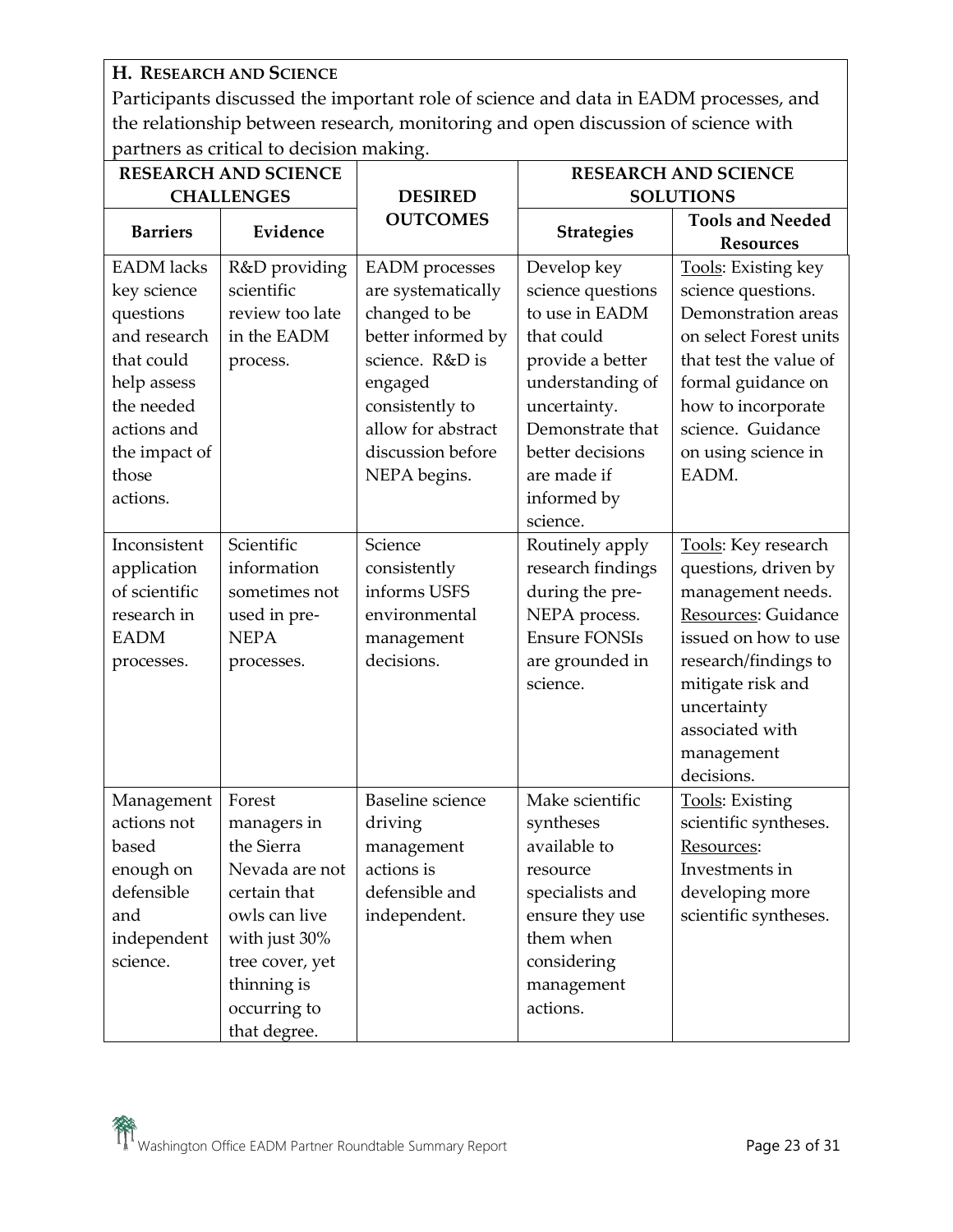| <b>CONTINUED   RESEARCH AND SCIENCE</b> |                             |                 |                       |                             |
|-----------------------------------------|-----------------------------|-----------------|-----------------------|-----------------------------|
|                                         | <b>RESEARCH AND SCIENCE</b> |                 |                       | <b>RESEARCH AND SCIENCE</b> |
|                                         | <b>CHALLENGES</b>           | <b>DESIRED</b>  |                       | <b>SOLUTIONS</b>            |
| <b>Barriers</b>                         | Evidence                    | <b>OUTCOMES</b> | <b>Strategies</b>     | <b>Tools and Needed</b>     |
|                                         |                             |                 |                       | <b>Resources</b>            |
| Managers                                | Respecting the              | Project         | Help managers         | Tools: Examples of          |
| not asking                              | independence                | managers ask    | understand why        | best practices.             |
| stakeholders                            | of science is not           | the right       | and how science can   |                             |
| questions                               | always part of              | questions and   | help them ask the     |                             |
| based in                                | working to                  | carefully       | right questions.      |                             |
| science.                                | achieve project             | consider the    | Develop best-         |                             |
|                                         | goals.                      | answers they    | practices for seeking |                             |
|                                         |                             | receive.        | and using             |                             |
|                                         |                             |                 | independent           |                             |
|                                         |                             |                 | science.              |                             |
| Forest                                  | Lack of clarity             | Strong          | Monitor results of    | Resources: Partner          |
| resources at                            | on which Best               | understanding   | decisions to confirm  | involvement in              |
| risk from a                             | Management                  | of EADM         | or reject             | monitoring and              |
| lack of                                 | Practices are               | effects of      | management            | analysis.                   |
| certainty                               | most helpful to             | applying        | theories. Ensure      |                             |
| about which                             | ensuring forest             | management      | planning driven by    |                             |
| management                              | resilience.                 | theories and    | research factors in   |                             |
| practices are                           |                             | adaptive        | risk and uncertainty. |                             |
| best/most                               |                             | management.     |                       |                             |
| appropriate                             |                             |                 |                       |                             |
| for a Forest.                           |                             |                 |                       |                             |
| Desired                                 | Purpose and                 | <b>USFS</b> has | Improve the way       | Tools: Methods to           |
| Future                                  | needs                       | developed a     | <b>Desired Future</b> | perform better              |
| Conditions                              | statements                  | better          | Conditions are        | modeling/                   |
| lack                                    | missing risk                | understanding   | described and         | projections.                |
| adequate                                | considerations.             | of predicted    | considered in the     |                             |
| modeling.                               |                             | outcomes.       | Forest Plan. Use      | Resources:                  |
|                                         |                             |                 | modeling methods      | Projections and             |
|                                         |                             |                 | that recognize why    | futuring research.          |
|                                         |                             |                 | the science applied   |                             |
|                                         |                             |                 | must be objective.    |                             |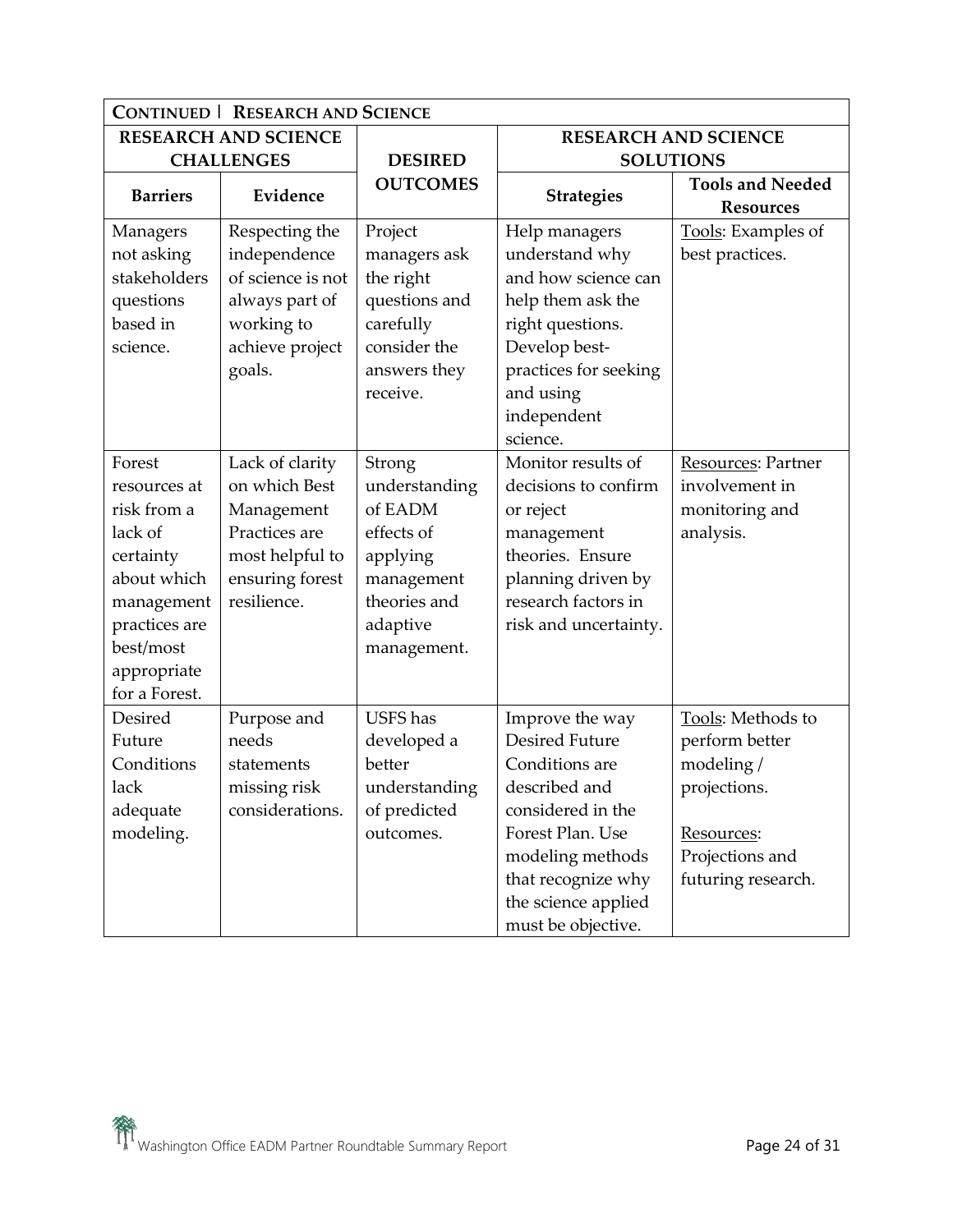## **THE EADM CHANGE EFFORT**

EADM Partner Roundtables were held in each USFS region and in Washington, D.C. Information in this report, as well as the national synthesis report, will be used by USFS leadership to refine business practices, information sharing, policy, and direction toward improved efficiencies in EADM. As they are developed, the NFF will post summary reports from all of the Roundtables and a national report that synthesizes the themes heard around the country regarding EADM challenges and solutions [\(click here\)](http://www.nationalforests.org/EADM).

The NFF will present information generated at the Roundtables to USFS leadership and the staff teams working nationally and regionally on the EADM change effort.

The USFS will consider the input from the Roundtables as it develops its proposed rule regarding NEPA. The Agency will also review the input received at the Roundtables, as it considers other priorities and actions to improve EADM processes. These future actions may include changes in practice, improved training, altered staffing structures, and/or steps toward improved rulemaking.

## **RESOURCES**

#### **WASHINGTON OFFICE EADM CADRES**

- National Forest System Cadre:
	- o William Carromero Marcano, National Botanist, Rangeland Management (Cadre Co-Lead)
	- o Eric Davis, Assistant Director, Integrated Vegetation Management (Cadre Co-Lead)
- State and Private Forestry:
	- o Rick Cooksey, Acting Director, Forest Health Program (Cadre Lead)
- Business Operations:
	- o Annie Goode, Assistant Director, Directives & Regulations (Cadre Lead)
	- o Nicolas DiProfio, Program Analyst, Business Operations (Cadre Representative)
- Research and Development
	- o Toral Patel-Weynand, Director, Sustainable Forest Management Research (Cadre Lead)

#### **WEB LINKS**

- USDA Forest Service EADM webpage [www.fs.fed.us/managing-land/eadm](http://www.fs.fed.us/managing-land/eadm)
- National Forest Foundation EADM Webpage [www.nationalforests.org/EADM](http://www.nationalforests.org/EADM)USDA Forest Service Directives – [www.fs.fed.us/im/directives/](https://www.fs.fed.us/im/directives/)
- Environmental Policy Act Compliance [www.federalregister.gov/documents/2018/01/03/2017-28298/national-environmental](http://www.federalregister.gov/documents/2018/01/03/2017-28298/national-environmental-policy-act-compliance)[policy-act-compliance](http://www.federalregister.gov/documents/2018/01/03/2017-28298/national-environmental-policy-act-compliance)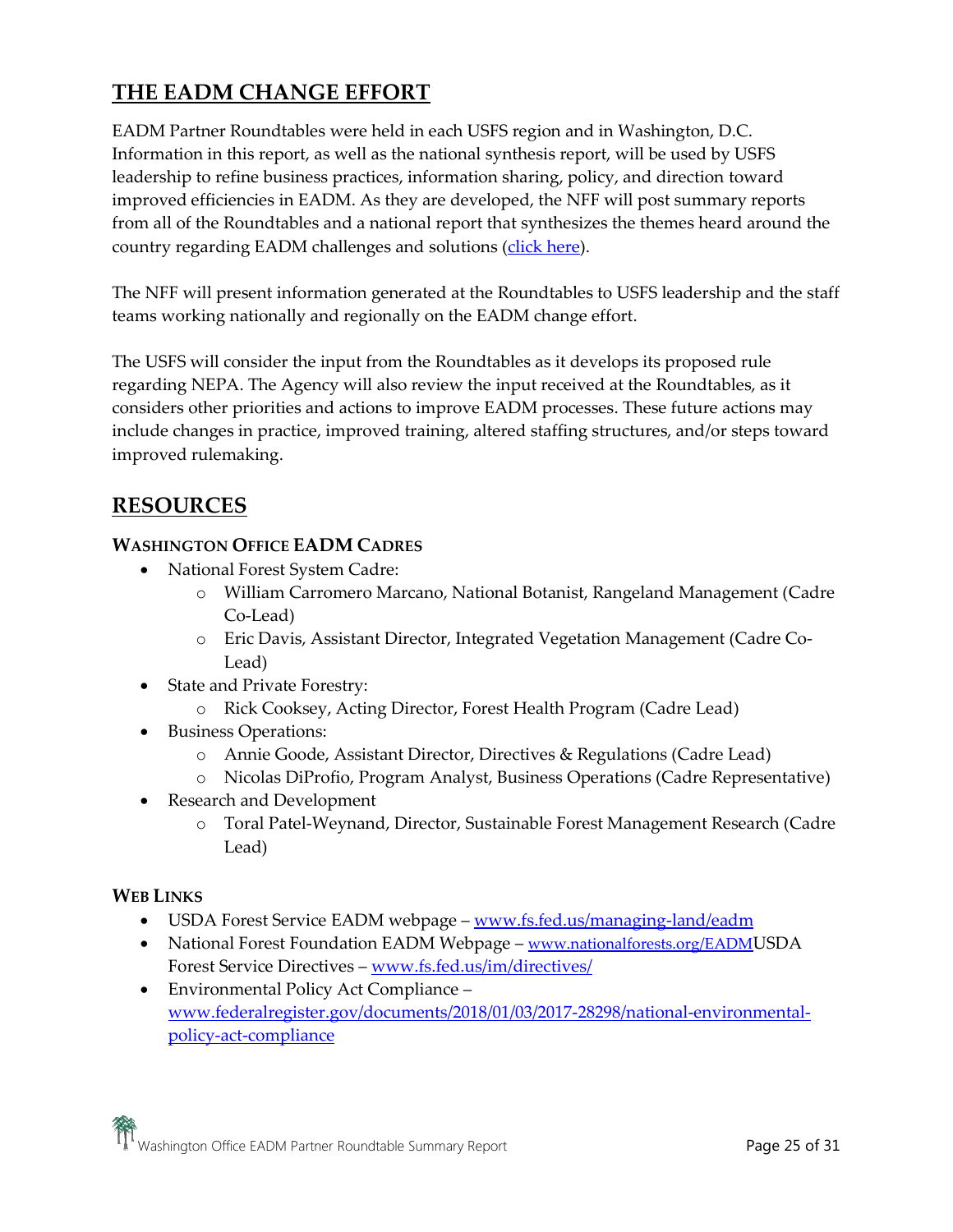## **APPENDIX A**

| <b>Environmental Analysis and Decision Making</b><br><b>Regional Partner Roundtable Dates</b> |                         |                                                                                                      |  |  |
|-----------------------------------------------------------------------------------------------|-------------------------|------------------------------------------------------------------------------------------------------|--|--|
| Region                                                                                        | Date                    | Location                                                                                             |  |  |
| 1 - Northern                                                                                  | March 14, 2018          | Missoula, MT                                                                                         |  |  |
| 2 - Rocky Mountain                                                                            | March 19, 2018          | Lakewood, CO<br>(and by video teleconference in Cody, WY;<br>Pagosa Springs, CO; and Rapid City, SD) |  |  |
| 3 - Southwestern                                                                              | March 21, 2018          | Albuquerque, NM                                                                                      |  |  |
| 4 - Intermountain                                                                             | March 29, 2018          | Salt Lake City, UT                                                                                   |  |  |
| 5 - Pacific Southwest                                                                         | March 27, 2018          | Rancho Cordova, CA                                                                                   |  |  |
| 6 - Pacific Northwest                                                                         | February 22-23,<br>2018 | Portland, OR                                                                                         |  |  |
| 8 - Southern                                                                                  | March 20, 2018          | Chattanooga, TN                                                                                      |  |  |
| 9 - Eastern                                                                                   | March 12, 2018          | Midewin National Tallgrass Prairie, IL<br>(and 14 Forest Unit locations by video<br>teleconference)  |  |  |
| 10 - Alaska                                                                                   | March 22, 2018          | Juneau, AK                                                                                           |  |  |
| Washington, D.C.                                                                              | March 14, 2018          | Washington, DC                                                                                       |  |  |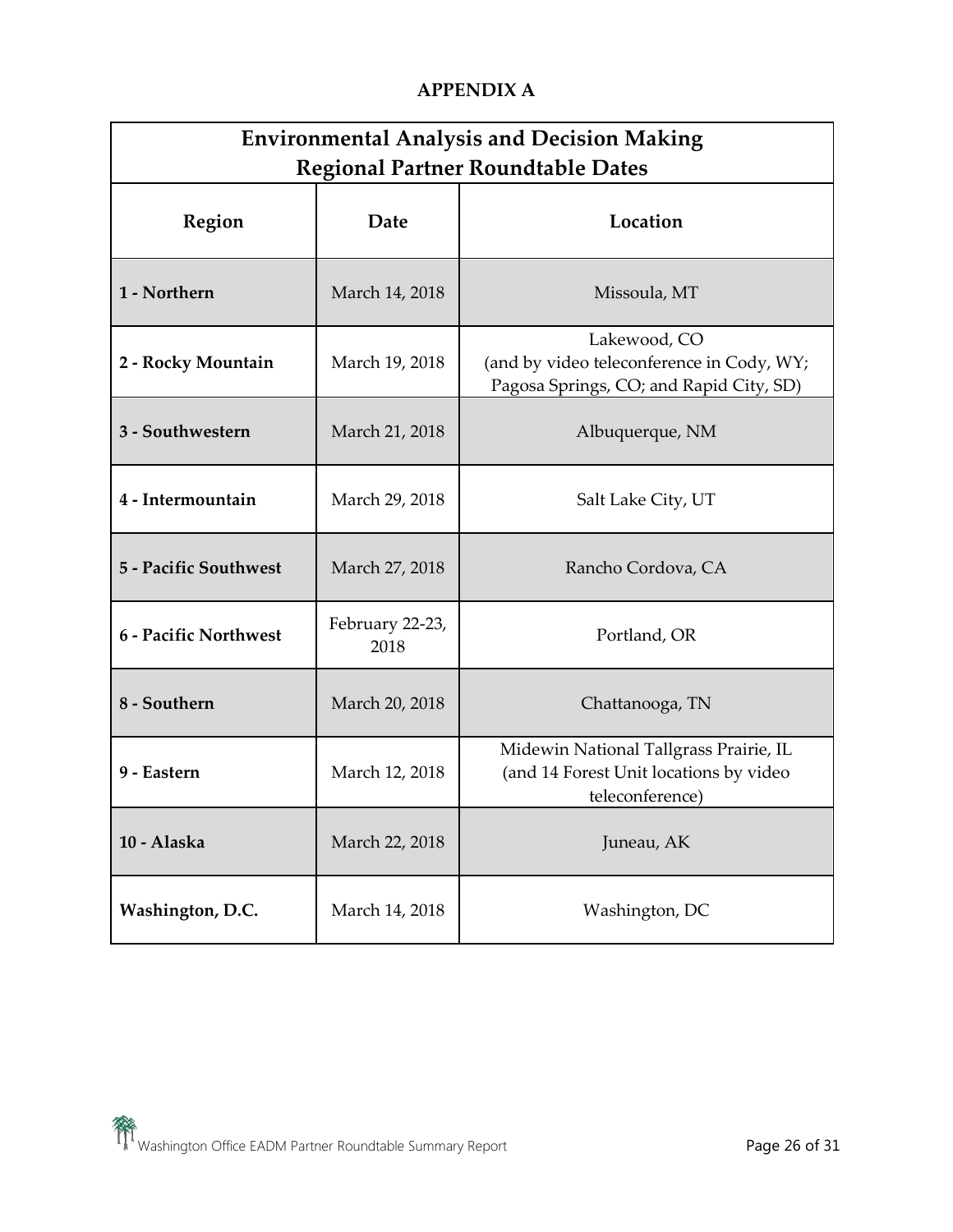#### **APPENDIX B**

## **WASHINGTON OFFICE EADM ROUNDTABLE PARTICIPANT LIST**

**SUMMARY:** Approximately 70 partner representatives were invited to participate in the Roundtable. Of these, 30 participated in the Roundtable in person. The participants represented a broad range of interests and revealed strong experience with USFS EADM processes.

#### **PARTNER PARTICIPANTS**

| John R       | Barnwell     | Society of American Foresters                                |
|--------------|--------------|--------------------------------------------------------------|
| Chris        | <b>Brown</b> | <b>River Network</b>                                         |
| David        | <b>Brown</b> | America Outdoors Association                                 |
| Rick         | Cables       | Vail Resorts                                                 |
| Faith        | Campbell     | Center for Invasive Species Prevention                       |
| Cecilia      | Clavet       | The Nature Conservancy                                       |
| David        | Cleaves      | <b>Cleaves Consulting LLC</b>                                |
| Dana Lee     | Cole         | Hardwood Federation                                          |
| John R       | Culclasure   | Congressional Sportsmen's Foundation                         |
| Tristan      | Daedalus     | <b>American Forest Foundation</b>                            |
| Cody         | Desautel     | <b>Intertribal Timber Council</b>                            |
| Sam          | Evans        | Southern Environmental Law Center                            |
| Bill         | Hodge        | Southern Appalachian Wilderness Stewards                     |
| <b>Steve</b> | Holmer       | American Bird Conservancy                                    |
| Bill         | Imbergamo    | <b>Federal Forest Resource Coalition</b>                     |
| Christine    | Jourdain     | American Council of Snowmobile Associations                  |
| Lane         | Kisonak      | Association of Fish and Wildlife Agencies                    |
| Ethan        | Lane         | Public Lands Council & National Cattlemen's Beef Association |
| Geraldine    | Link         | National Ski Areas Association                               |
| Paulo        | Lopes        | Center for Biological Diversity                              |
| Peter        | Nelson       | Defenders of Wildlife                                        |
| Jody         | Olson        | National Fish and Wildlife Foundation                        |
| Jacky        | Pata         | National Congress of American Indians                        |
| Joel         | Pedersen     | National Wild Turkey Federation                              |
| Andrew       | Pike         | The Pew Charitable Trusts                                    |
| Paul         | Sanford      | The Wilderness Society                                       |
| Gary         | Schiff       | National Association of State Foresters                      |
| Vera         | Smith        | The Wilderness Society                                       |
| Rebecca      | Turner       | <b>American Forests</b>                                      |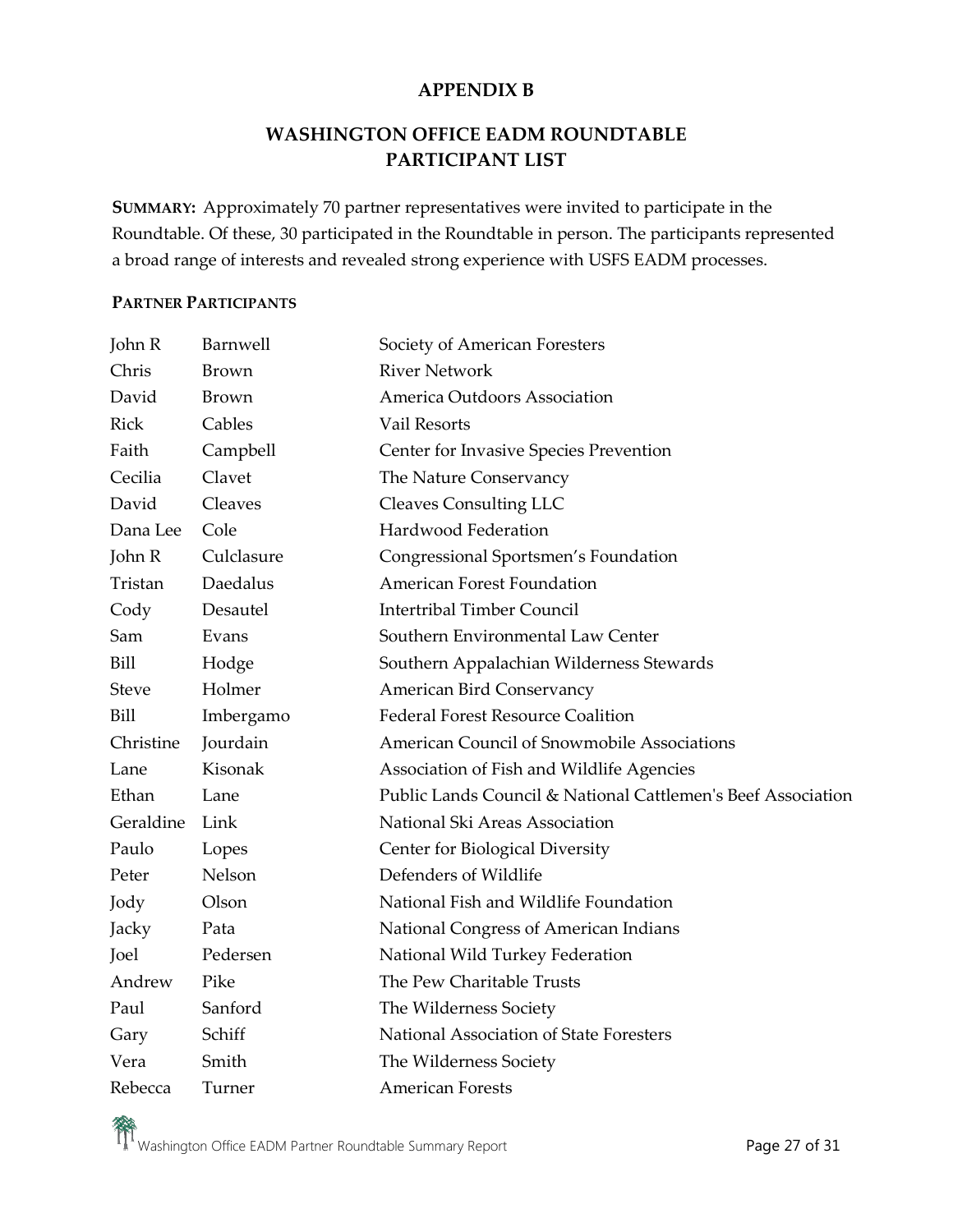#### **USDA FOREST SERVICE STAFF - WASHINGTON OFFICE**

| Victoria    | Christiansen        | <b>Interim Chief</b>                                          |
|-------------|---------------------|---------------------------------------------------------------|
| Chris       | French              | Associate Deputy Chief, National Forest System                |
| Andrea      | Bedell-Loucks       | Assistant Director, Ecosystem Management Coordination         |
| Alicia      | <b>Bell Sheeter</b> | Program Manager, Office of Tribal Relations                   |
| Estelle     | Bowman              | Assistant Director, Office of Tribal Relations                |
| Rick        | Cooksey             | Acting Director, Forest Health Program                        |
| Eric        | Davis               | Assistant Director, Integrated Vegetation Management          |
| Nicholas    | DiProfio            | Program Analyst, Business Operations                          |
| Alice       | Ewen                | Acting Assistant Director, Cooperative Forestry               |
| Samuel      | Gaugush             | NEPA Specialist, Ecosystem Management Coordination            |
|             |                     | Public Engagement and Collaboration Specialist, Ecosystem     |
| <b>Brad</b> | Kinder              | Management Coordination                                       |
| Deidra      | McGee               | Detail, National Partnership Office                           |
| Toral       | Patel-Weynand       | Director, Forest Management Sciences (SFMR)                   |
| Cecilia     | Seesholtz           | Acting Director, Ecosystem Management Coordination            |
| Jim         | Smalls              | Assistant Director, Ecosystem Management Coordination         |
| Joe         | Smith               | Detail, Ecosystem Management Coordination                     |
| Doug        | Stephens            | Assistant Heritage Program Manager                            |
| David       | Tait                | Detail, Ecosystem Management Coordination                     |
| Chris       | Worth               | Assistant Director, Water, Fish, Wildlife, Air, & Rare Plants |

## **ROUNDTABLE PLANNING AND IMPLEMENTATION TEAM**

| Julie       | Anton Randall | Roundtable Facilitator, National Forest Foundation               |
|-------------|---------------|------------------------------------------------------------------|
| Kayla       | Barr          | National Forest Foundation                                       |
| Karen       | DiBari        | National Forest Foundation                                       |
| Andrea      | Bedell-Loucks | Assistant Director, Ecosystem Management Coordination            |
| Estelle     | Bowman        | Assistant Director, Office of Tribal Relations                   |
| <b>Rick</b> | Cooksey       | Acting Director, Forest Health Program                           |
| Nicholas    | DiProfio      | Program Analyst, Business Operations                             |
| Alice       | Ewen          | Acting Assistant Director, Cooperative Forestry                  |
| Ray         | Foote         | Exec. Vice President of Development, National Forest Foundation  |
| Chris       | Frisbee       | National EADM Lead                                               |
| Ann         | Goode         | Assistant Director, Office of Regulatory and Management Services |

Washington Office EADM Partner Roundtable Summary Report **Page 28 of 31 Page 28 of 31**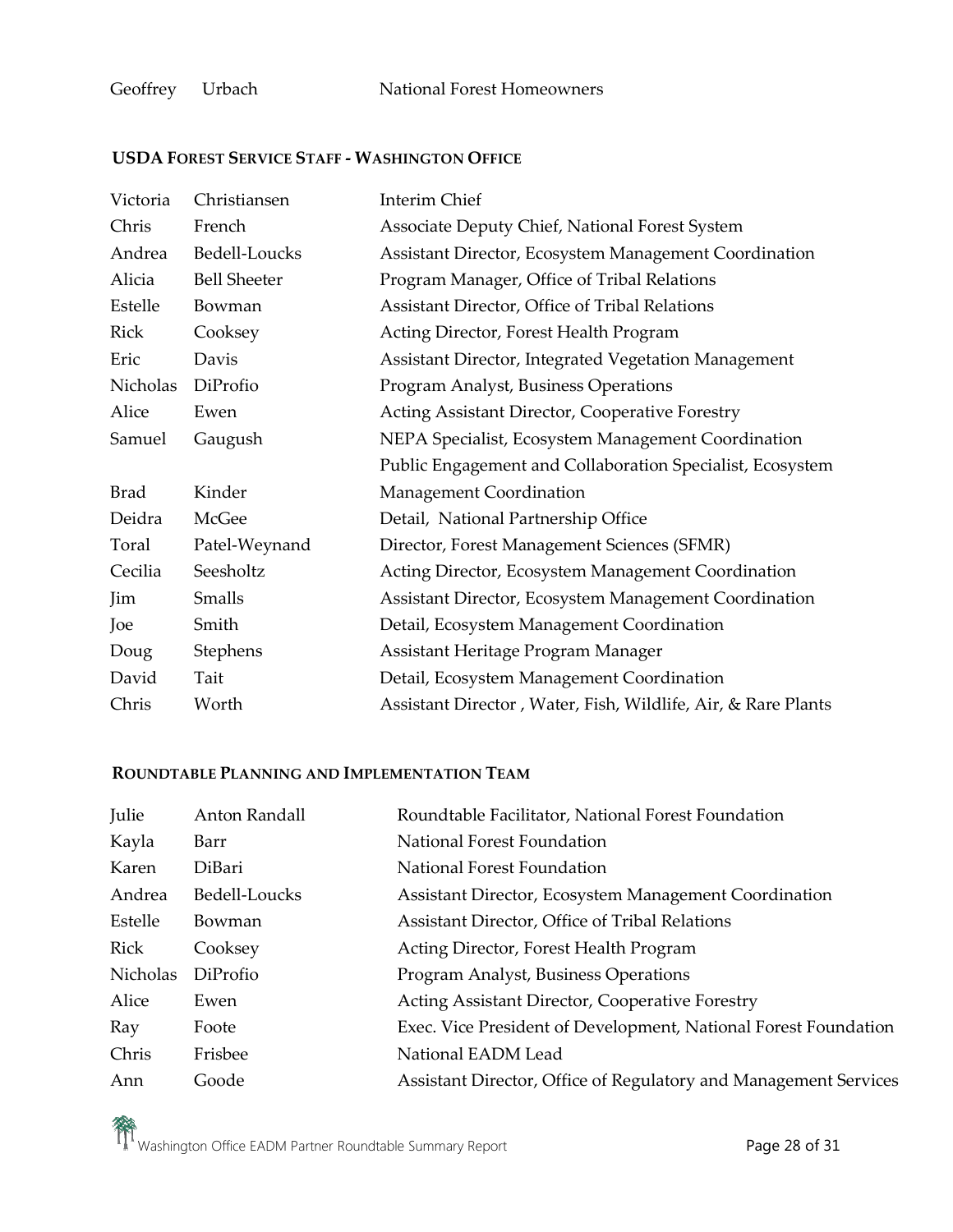| <b>Brad</b> | Kinder        | Collaboration Specialist, Ecosystem Management Coordination   |
|-------------|---------------|---------------------------------------------------------------|
| Deirdre     | McGee         | Minerals & Geology Liaison                                    |
| Toral       | Patel-Weynand | Director, Forest Management Sciences                          |
| Cecilia     | Seesholtz     | Acting Director, Ecosystems Management Coordination           |
| Joe         | Smith         | Detail, Ecosystem Management Coordination                     |
| Doug        | Stephens      | Assistant Heritage Program Manager                            |
| David       | Tait          | Detail, Ecosystem Management Coordination                     |
| Chris       | Worth         | Assistant Director, Water, Fish, Wildlife, Air, & Rare Plants |

## **APPENDIX C**

## **WASHINGTON OFFICE EADM PARTNER ROUNDTABLE AGENDA**

| Wednesday, March 14, 2018 |                                                                                                                        |  |
|---------------------------|------------------------------------------------------------------------------------------------------------------------|--|
| $9:00$ am                 | Welcome & Roundtable Overview                                                                                          |  |
|                           | Welcome and Safety Message - Chris French, Associate Deputy Chief, USDA<br><b>Forest Service</b>                       |  |
|                           | EADM Partner Roundtable Structure & Procedures – Julie Anton Randall,<br>Facilitator, National Forest Foundation (NFF) |  |
|                           | Participant Introductions - All                                                                                        |  |
| $9:30$ am                 | National Overview of EADM Effort and Open Discussion – Chris French,<br>Associate Deputy Chief, USDA Forest Service    |  |
| 10:30am                   | <b>Break</b>                                                                                                           |  |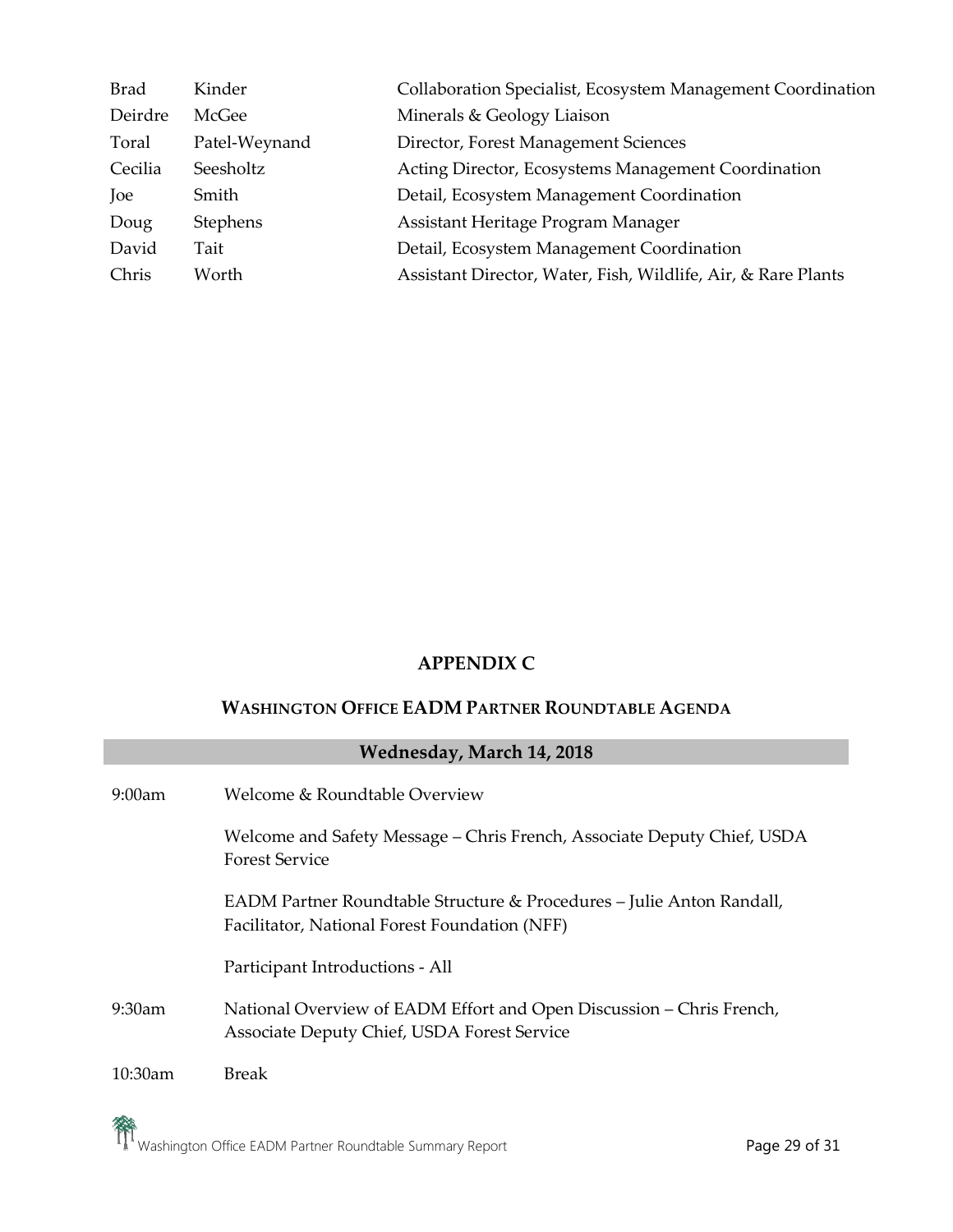| 10:45am           | Partner Perspective Panel and Dialogue-Moderated by Chris French,<br>Associate Deputy Chief, USDA Forest Service                                                                                                                                |  |
|-------------------|-------------------------------------------------------------------------------------------------------------------------------------------------------------------------------------------------------------------------------------------------|--|
|                   | Panelists:<br>Geraldine Link, Director of Public Policy, National Ski Areas Association<br>Bill Imbergamo, Executive Director, Federal Forest Resource Coalition<br>п<br>Peter Nelson, Director of Federal Lands Program, Defenders of Wildlife |  |
| 12:00pm           | Lunch - On Your Own                                                                                                                                                                                                                             |  |
| $1:00$ pm         | Identifying Challenges Partners Face in EADM - Breakout Session                                                                                                                                                                                 |  |
| $2:00$ pm         | Remarks - Victoria Christiansen, Interim Chief, USDA Forest Service                                                                                                                                                                             |  |
| $2:30$ pmq        | <b>Break</b>                                                                                                                                                                                                                                    |  |
| $2:45$ pm         | Working Groups on Generating Solutions to EADM Challenges -<br>how we can work together to follow through on ideas?                                                                                                                             |  |
| $3:45$ pm         | Fast-Paced Solution Sharing - Moderated by Julie Anton Randall,<br>Facilitator, NFF                                                                                                                                                             |  |
| $4:15$ pm         | Concluding Remarks-Chris French, Associate Deputy Chief, USDA Forest<br>Service                                                                                                                                                                 |  |
| $4:30 \text{ pm}$ | Adjourn                                                                                                                                                                                                                                         |  |

## **APPENDIX D**

## **LIST OF ACRONYMS**

| AQM          | <b>Acquisition Management</b>                     |
|--------------|---------------------------------------------------|
| <b>BLM</b>   | Bureau of Land Management                         |
| CE.          | Categorical Exclusion                             |
| <b>CEQ</b>   | Council on Environmental Quality                  |
| <b>CFR</b>   | Code of Federal Regulations                       |
| <b>EADM</b>  | <b>Environmental Analysis and Decision Making</b> |
| EA.          | <b>Environmental Assessment</b>                   |
| EIS          | <b>Environmental Impact Statement</b>             |
| ESA          | <b>Endangered Species Act</b>                     |
| FAM          | Fire and Aviation Management                      |
| <b>FONSI</b> | Finding of No Significant Impact                  |
| LEI          | Law Enforcement and Investigation                 |
| <b>NEPA</b>  | National Environmental Policy Act                 |
|              |                                                   |